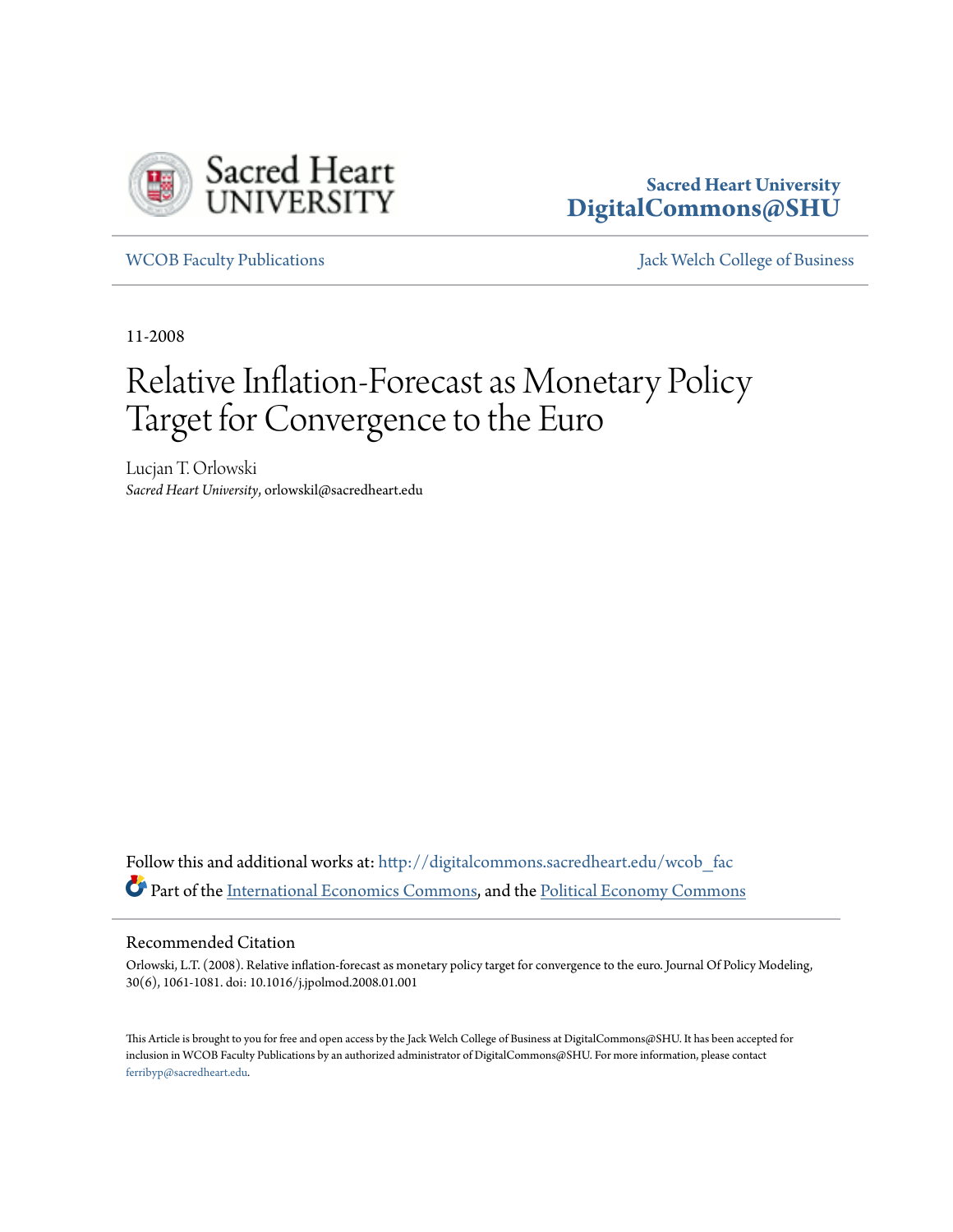# *Relative Inflation-Forecast as Monetary Policy Target for Convergence to the Euro*

**Lucjan T. Orlowski <sup>a</sup>**

*Professor of Economics and International Finance, Sacred Heart University, 5151 Park Avenue, Fairfield, CT 06825. USA* 

## **Abstract:**

 A monetary policy framework based on targeting a relative inflation-forecast is proposed for the economies converging to the euro. Such strategy aims at containing the differentials between the domestic and the implicit monetary union inflation forecasts. Hence these differentials become a basis for setting an operational policy target. The proposed framework can be viewed as an extension of flexible inflation targeting that prioritizes low and stable inflation over the exchange rate stability. It is believed to be consistent with the Maastricht convergence criteria and can be implemented in concurrence with the exchange rate stability benchmark for the ERM2. Several empirical tests are conducted to determine feasibility of adopting an instrument rule for the proposed policy framework in the three largest inflation-targeting candidates to the euro: the Czech Republic, Hungary and Poland. The stability tests as well as the volatility dynamics tests suggest that adoption of the relative inflation-forecast targeting framework is possible in these countries.

*JEL classification***:** E42; E52; F36; P24.

\_\_\_\_\_\_\_\_\_\_\_\_\_\_\_\_\_\_\_\_\_\_\_

*Keywords:* inflation targeting, exchange rate, monetary convergence, ERM2, new EU Member States, GARCH.

*This version January 2008* 

<sup>&</sup>lt;sup>a</sup> Corresponding author: Lucjan T. Orlowski, Department of Economics and Finance, Sacred Heart University, 5151 Park Avenue, Fairfield, CT 06825. Tel. (203) 371 7858. Fax (203) 365 7538. *E-mail:* OrlowskiL@sacredheart.edu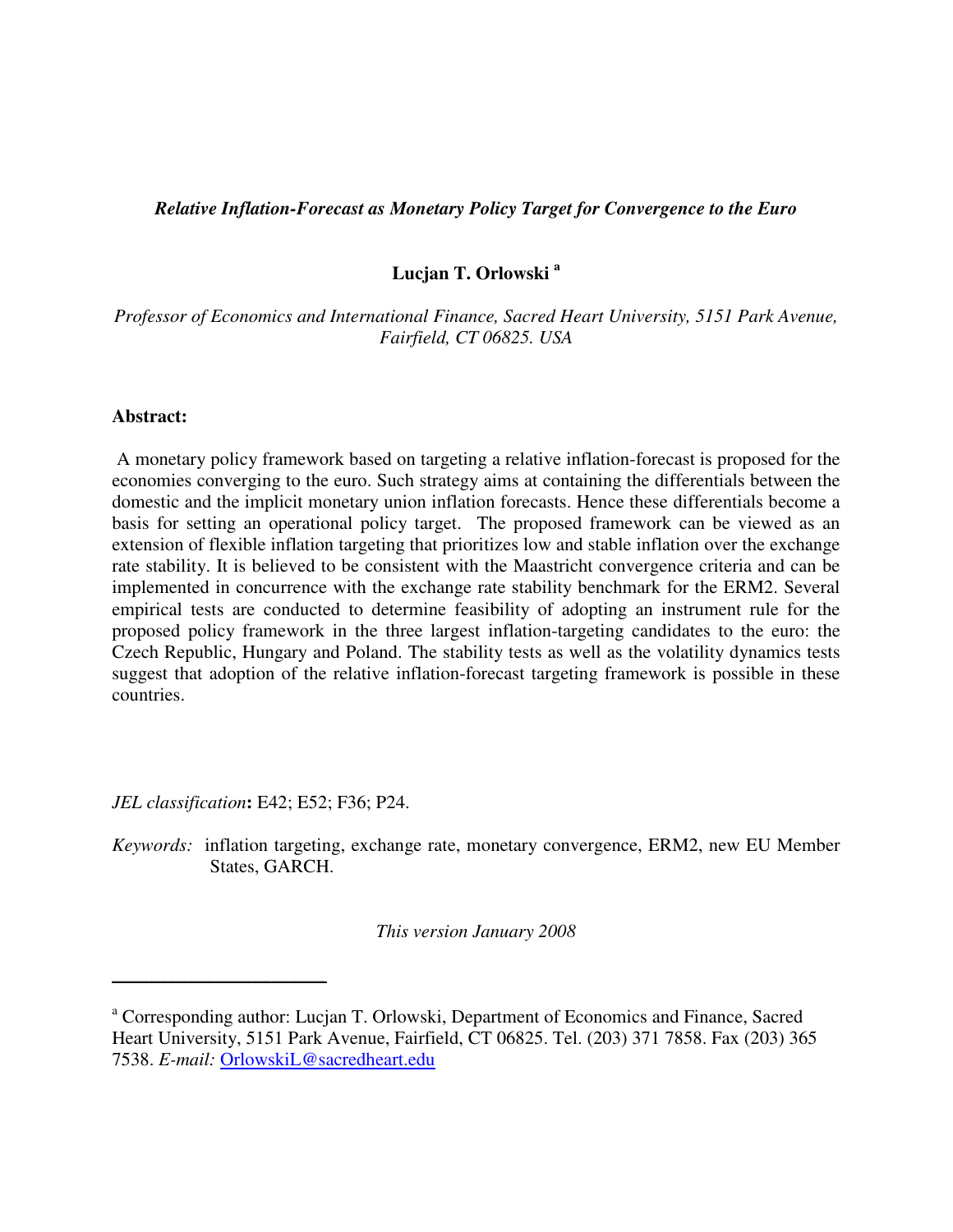## **1. Introduction**

 $\overline{a}$ 

Monetary policy-makers in the new Member States (NMS) that joined the European Union (EU) in 2004 and 2007 are facing a challenging task of devising an appropriate policy framework for navigating the path of convergence to the eurozone. The larger NMS countries are now pursuing autonomous monetary policies based on direct inflation-targeting  $(DIT)^1$  that will, however, have to be modified at the more advanced stage of convergence. These modifications are likely to be based on easing the exclusive targeting of domestic inflation and incorporating the objectives of lowering the spreads between domestic and the eurozone monetary variables for effective implementation of convergence to the euro.

The literature pertaining to modern inflation-targeting regimes does not offer much guidance in this respect as it focuses primarily on domestic monetary variables in the context of fully autonomous policy regimes and generally does not take into consideration the issue of monetary convergence to a currency union (Bernanke et al., 1999; Svensson, 1999; Levin et al., 2004; Faust and Henderson, 2004). A number of empirical studies addressing the eurozone enlargement tackle various aspects of monetary strategies; however, they generally do not aim at prescribing optimal monetary policy sequencing for transition from the current autonomous policies to the euro via the obligatory interim ERM2 stage (Begg, et al., 2003; Kočenda, et al., 2006; DeGrauwe and Schnabl, 2005). In an attempt to tackle this issue, this paper proposes a modified DIT framework for convergence to the euro.

The proposed monetary policy framework is an extension of current DIT regimes that takes into account the dominant (flexible) inflation target and the exchange rate stability objective. It is based on *relative inflation-forecast targeting* (RIFT). Its key precept is that a dynamic reduction of differentials between the domestic and the implicit monetary union inflation forecast for a predetermined time-period becomes the main operational goal of monetary policy. In the long run, the inflation target of the converging country becomes fully aligned with the common currency area inflation forecast. For the euro-candidates, the eurozone inflation forecast can be formulated on the basis of the Maastricht convergence inflation benchmark that requires the inflation rate of the euro-candidate not to exceed the average inflation of the three lowest EU inflation rates by more than 1.5 percent. Therefore, the proposed

 $1$  By direct inflation targeting we understand a policy regime that is geared toward achieving a prescribed numerical inflation goal, as oppose to indirect inflation targeting that aims at achieving long-term price stability via alternative targets, such as a stable exchange rate or money growth.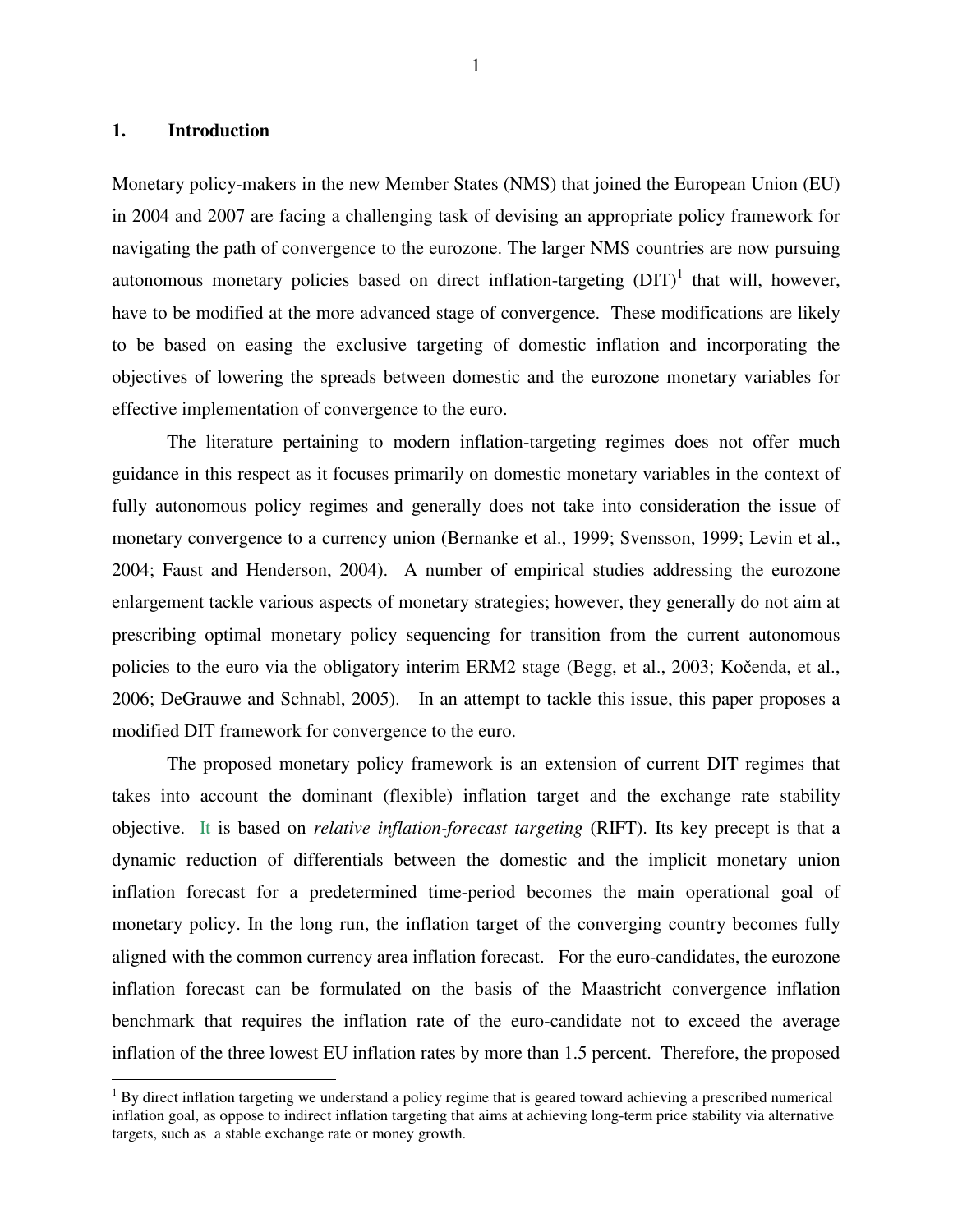RIFT framework is believed to be consistent with the Maastricht convergence criteria assuming that the officially chosen ERM2 central parity rate does not violate the inflation benchmark.

Implementation of RIFT is based on the policy "instrument dichotomy", i.e. on changes in the central bank reference interest rate as well as foreign exchange market interventions. Shocks to inflation forecasts, particularly those perceived as permanent, are countered with increases in interest rates, while shocks to exchange rate stability may be offset with foreign exchange market intervention. A possible currency depreciation shock can be also counteracted with higher interest rates but only if it poses a serious threat to the realization of the inflation target. The instrument dichotomy is unavoidable for alleviating potential conflicts between disinflation and exchange rate stability objectives.

The empirical section of this study is designed to investigate the link between the NMS vis-à-vis eurozone inflation differentials (viewed as the policy target variable), the exchange rate (as a supporting convergence objective) and the candidates' short-term interest rates (as the policy instrument). If these variables are interdependent, implementation of RIFT will not jeopardize financial stability in these countries. Moreover, policies aimed at prioritizing disinflation are not likely to exacerbate exchange rate volatility beyond the fluctuations band prescribed by the ERM2, providing that the reference exchange rate is set around the long-term market equilibrium rate and the fluctuations band remains to be wide (at 15 percent around the central parity). Feasible adoption of RIFT depends on a prior record of price stability and on a functional relationship between the time-varying dynamics of the relative inflation-forecast, the nominal exchange rate and market interest rates. Such stability enables policy-makers to devise a credible instrument rule for RIFT.

Section 2 of this paper explains the rationale for targeting the differential (spread) between the domestic and the eurozone inflation forecasts. The model outlining the RIFT framework is presented in Section 3. Section 4 examines the degree of stability of interactions between inflation differentials vis-à-vis the eurozone, exchange rates and short-term interest rates in the three largest inflation-targeting NMS, namely, the Czech Republic, Poland and Hungary.  $2\overline{ }$ The stability testing of the derived instrument rule for RIFT is conducted in Section 5 by

<sup>&</sup>lt;sup>2</sup> In addition to the three examined NMS, The National Bank of Slovakia has also adopted DIT. The new policy was announced in May 2004 following the country's EU accession, as part of strategy to adopt the euro in 2009. Since it went into effect as of January 2005, the Slovak experience with DIT is too recent and does not provide a sufficient number of observations for inclusion in the empirical section of this paper.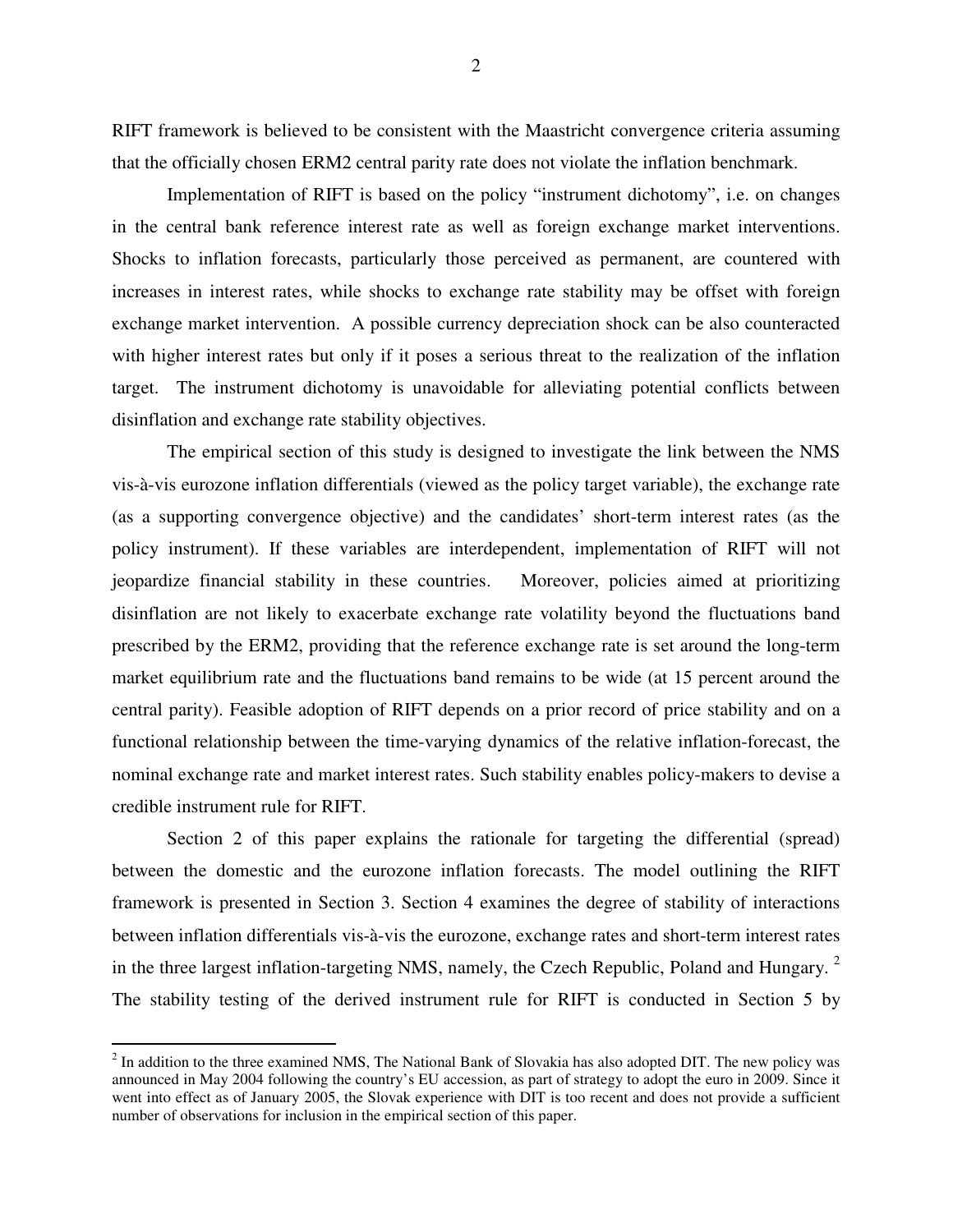employing the generalized autoregressive conditional heteroscedasticity with variance-in-mean and generalized error distribution (GARCH-M-GED) process. The concluding Section 6 summarizes key findings and presents several policy recommendations.

#### **2. Functional Identity between Long-Term Inflation Targets**

Monetary policies in the NMS converging to the euro have undergone a remarkable transition since the inception of economic reforms in the early 1990s. At the early stage of reforms, central banks were confronted with the task of containing extremely high inflation stemming mainly from the far-reaching price liberalization. Lacking prior record of policy credibility and facing underdeveloped, highly volatile financial markets, central banks in these countries could not achieve financial stability by employing flexible, autonomous monetary policies. Thus they resorted to currency pegs.

 As the transition evolved, currency pegs became increasingly burdensome. Fixed exchange rates combined with the remnants of high inflation eventually led to real currency appreciation and, subsequently, to current account deficits and deteriorating risk structure of capital inflows. These unfavorable developments prompted the monetary authorities to devising various exit strategies from currency pegs toward autonomous monetary policies and increasingly flexible exchange rates (Corker et al., 2000). After rather unsuccessful experiments with interest rate targeting, followed by monetary base targeting (only in Poland) and targeting the exchange rate within the crawling devaluation band several central banks have ultimately embraced DIT strategies (Masson, 1999; Orlowski, 2004; Jonas and Mishkin, 2005; Roger and Stone, 2005). The Czech National Bank (CNB) began implementing DIT in January 1998, the National Bank of Poland (NBP) in January 1999 and the National Bank of Hungary (NBH) in May  $2001$ .<sup>3</sup> The actual implementation of DIT stirred a heated debate over its timing, the exact format and the overall rationale. In the case of Poland, the new policy was initially characterized as a bit premature since the country's average monthly annualized CPI headline inflation in 1998 was still running at 11.9 percent and the functional relationships between inflation and other monetary policy variables were highly unstable (Christofferssen and Wescott, 1999). Without doubt, the three examined NMS did not satisfy the prerequisites for DIT formulated by Mishkin

<sup>&</sup>lt;sup>3</sup> A more detailed examination of the systemic evolution of DIT regimes in these countries can be found for instance in Roger and Stone (2005) or Orlowski (2005).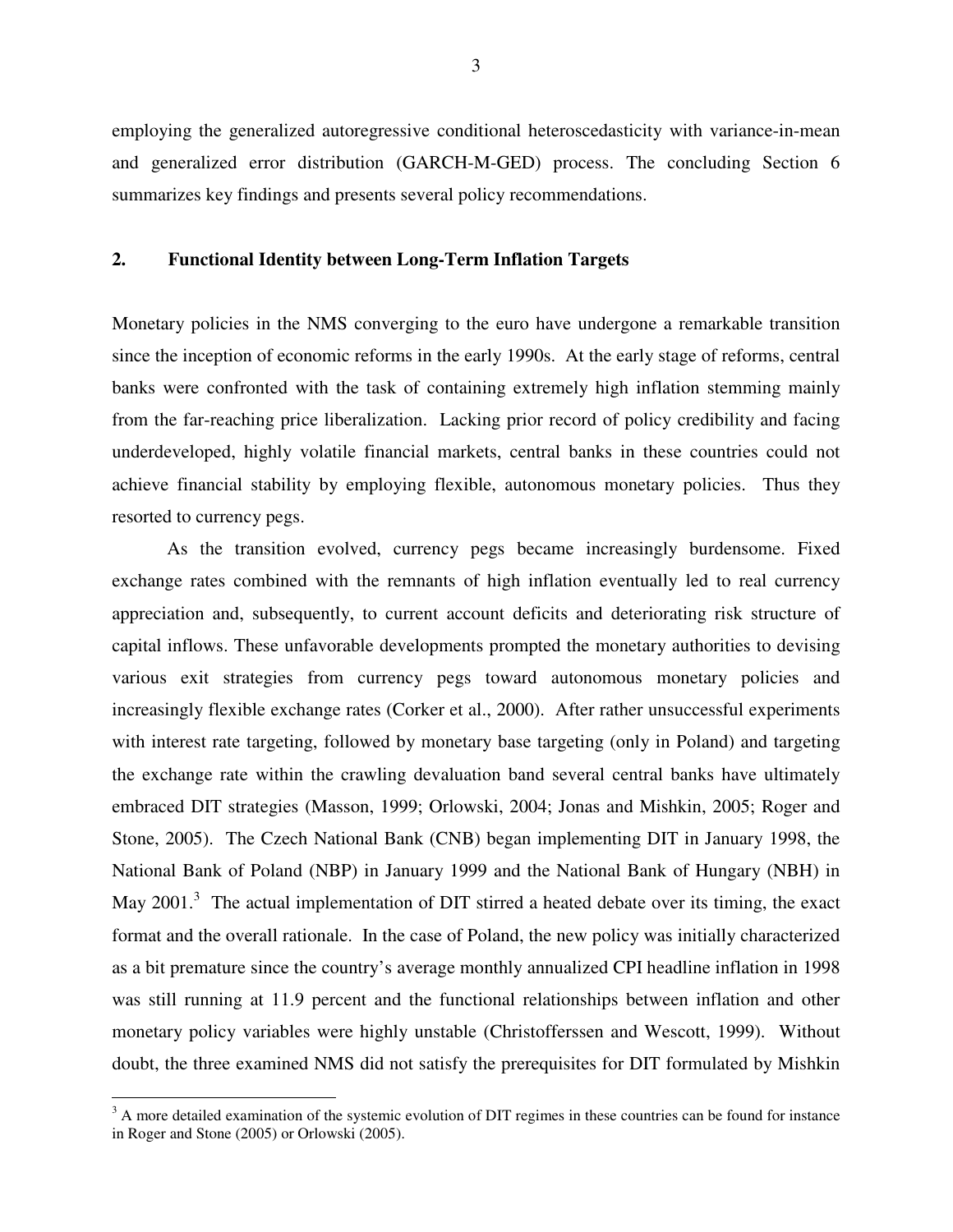(2000); particularly the requirement of single-digit inflation, a stable relationship between inflation and policy instruments, and the well-defined channels of monetary policy transmission. Nevertheless, strong commitment to disinflation and confidence about gaining monetary stability in the near future prompted policy-makers in these countries to embrace DIT (Jonas and Mishkin, 2005).

At the early stage of DIT, the three central banks had to streamline policy efforts toward achieving the predetermined inflation target without consideration alternative policy objectives, such as income growth or currency stability. By the time of the EU accession in May 2004, the DIT policies significantly contributed to price stability in the three NMS (Roger and Stone, 2005). Inflation became stabilized at low levels and interest rate risk premia for investors fell significantly. Thus in essence, the early DIT strategies laid out favorable ground for advancing to the next stage of monetary reforms in these countries, namely the convergence to the euro. As stipulated by the Maastricht convergence criteria, in addition to reducing inflation, the converging NMS have to stabilize the exchange rate and reduce long-term interest rates in order to become eligible for adopting the euro. In practical terms, the multiple tasks of monetary convergence imply a necessity of relaxing the rigid DIT regimes by combining low inflation and exchange rate stability objectives.<sup>4</sup>

The RIFT framework proposed in this study incorporates the convergence parameters into a more flexible variant of DIT that combines the inflation with the exchange rate stability objectives.<sup>5</sup> It prioritizes targeting the relative inflation-forecast, i.e. the differential between the domestic and the monetary union inflation forecasts. Such approach allows for a better synchronization of the policy target and instrument variables in the converging countries with the corresponding variables in the currency union. The analytical assumptions for RIFT can be stated as follows:

 $\overline{a}$ 

<sup>&</sup>lt;sup>4</sup> Serious concerns about inflexibility of the Maastricht criteria are expressed by Kenen and Meade (2003), who question the rationale of using the average inflation and long-term interest rates in the three lowest inflation EU countries as monetary convergence benchmarks and instead suggest applying the inflation rates and the average long-term interest rates prevailing in the euro area.

 $<sup>5</sup>$  The proposed framework is suitable for the countries that are currently pursuing DIT strategies and whose financial</sup> markets are relatively well-developed, thus capable of providing appropriate policy signals. Such framework may not be a 'best-practice' policy option for smaller NMS, such as the Baltic States that pursue a currency board arrangement on their passage toward the euro. Their departure from the present monetary regime could entail large shocks to their undercapitalized and volatile financial markets.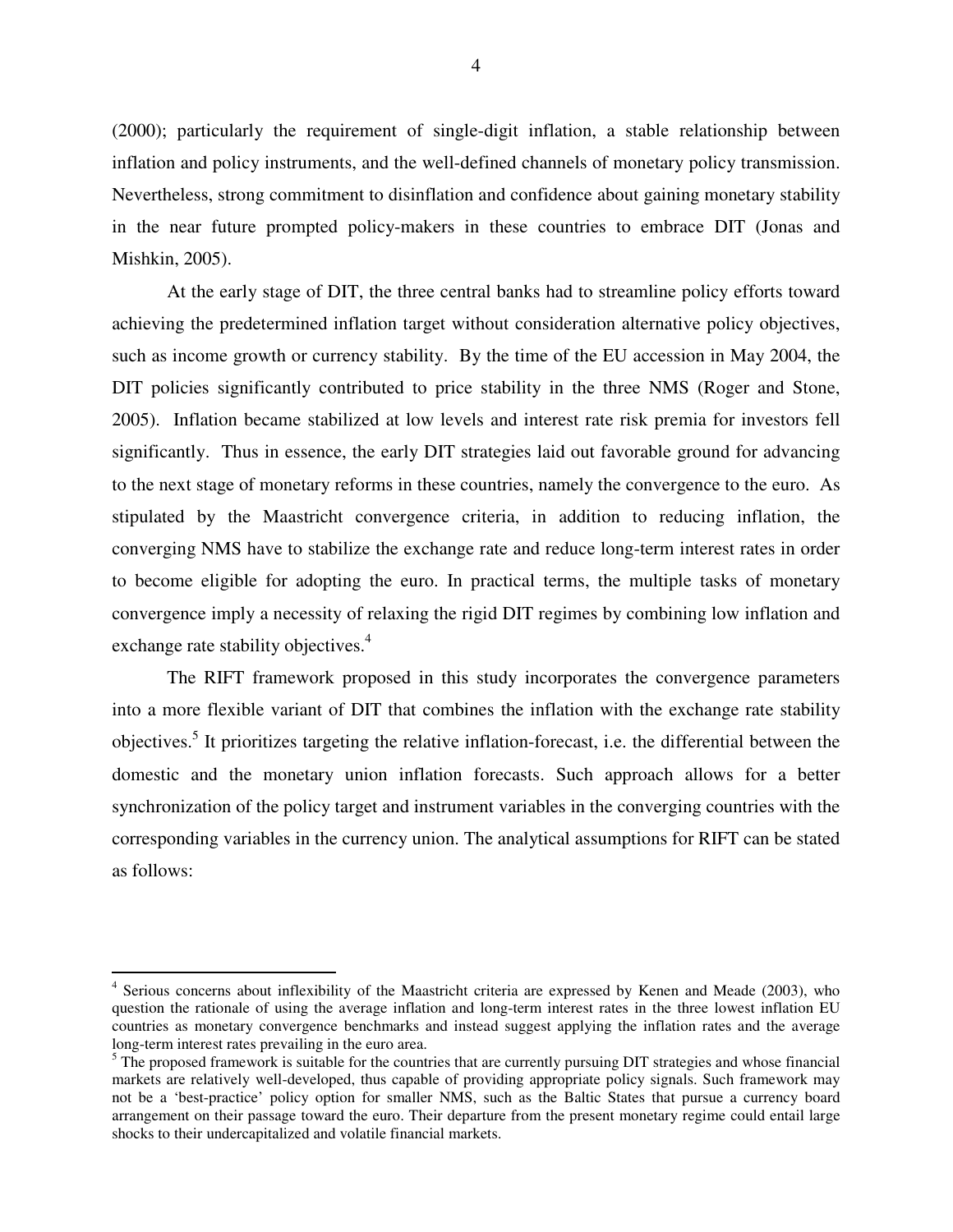- 1. The monetary policy reaction function of a converging country is based on the differential between the domestic and the implicit monetary union inflation forecast.<sup>6</sup> This differential becomes the policy operational target (as distinguished from the longterm target) and is subject to continuous monitoring and revisions as its time-varying path is conditional on the nominal exchange rate volatility.
- 2. In the long-run, the inflation targets of the converging countries and the monetary union become identical. The candidates relinquish a certain degree of policy autonomy and act as the long-term inflation 'target-takers'. Such target identity is likely to mitigate the risk of experiencing major nominal shocks to convergence.
- 3. The inflation-forecast differential takes priority over the exchange rate stability. Such hierarchy of goals means adherence to the 'instrument dichotomy' rule whereas interest rates are adjusted in response to changes in the relative inflation-forecast, while exchange rate stability is secured with foreign exchange rate market interventions. Thus in essence, the RIFT framework combines inflation targeting with a managed float.
- 4. Policy-makers adjust the inflation-forecast differential in response to changes in a matrix of selected indicator variables that may include changes in money growth rates, market interest rates and term spreads on sovereign bonds - all in relation to their corresponding monetary union levels.

The underlying conjecture of RIFT is that a continuation of DIT strategies in the present form would likely yield suboptimal results relative to the main tasks of a smooth convergence to the euro. Stating briefly, it would exacerbate volatility of monetary variables, particularly nominal and real exchange rates, thus elevate risk premia and deteriorate the risk structure of capital inflows.

Consistently with the above assumptions, central banks in small converging economies cannot set policy targets and adjust instruments exclusively on the basis of domestic macroeconomic fundamentals; they need to monitor and forecast the corresponding foreign variables as well. Narrower differentials between domestic and foreign variables signalize the progress of convergence. A set of indicator variables relevant for monitoring convergence may include compression of long-term bond yields, declining market risk premia, relative money

 $\overline{a}$ 

<sup>&</sup>lt;sup>6</sup> In practical terms, the implicit currency union inflation forecast can be proxied by the Maastricht inflation benchmark. Its reference value in May 2007 was set at 3.0 percent (ECB, 2007).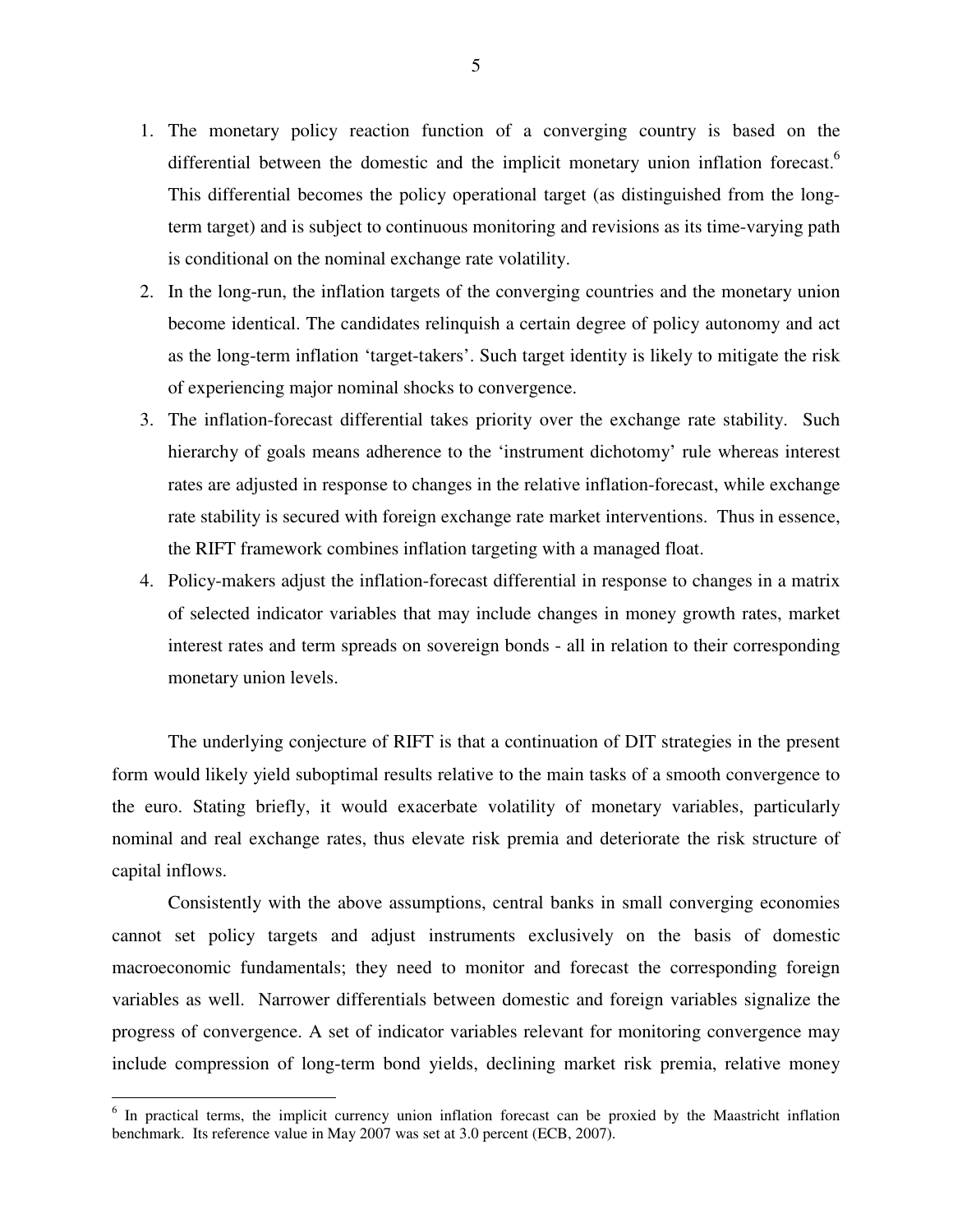growth rates (as one of the determinants of the inflation risk) and the exchange rate volatility (the exchange rate risk). Effective reduction of these risks contributes to better synchronization between domestic and eurozone inflation expectations.

The long-run equivalence of inflation targets between the converging country and the currency union can be stated as

$$
\overline{\pi}_{t+\kappa,t} - \overline{\pi}_{t+\kappa,t}^* = 0 \tag{1}
$$

where  $\bar{\pi}_{t+k,t}$  denotes the domestic long-term inflation target and  $\bar{\pi}_{t+k,t}^*$  denotes the implicit foreign target, both specified at time  $t$  for  $\kappa$ -periods ahead<sup>7</sup>.

In an alternative form, the target identity can be prescribed as

$$
\overline{\pi}_{t+\kappa,t} = \gamma \overline{\pi}_{t+\kappa,t}^* \tag{2}
$$

The  $\gamma$  translator between foreign and domestic inflation targets is equal one if there is a perfect identity between these targets. It may slightly exceed unity for a converging economy, thus assimilate a small "inflation target premium" intended to provide a safety cushion against possible external shocks for  $\kappa$ -periods ahead. Yet, such a cushion does not necessarily constitute the best-practice policy, because it entails an inflation risk premium that might be associated with a persistent fiscal dominance, political instability or other potential threats to financial stability. On one hand, a perfect target identity without a safety cushion underscores policymakers' full commitment to monetary convergence, while on the other, a cushion built into the domestic inflation target is likely to raise public doubts about effectiveness of the official convergence program.

 In a backward-looking open-economy setting, a central bank reaction function within a strict DIT operational framework can be stated as

$$
\Delta \pi_t + \theta_t = \overline{\pi}_{t+\tau, t} + \beta_i \Delta i_{t+1} + \beta_s \Delta s_{t+1}
$$
\n(3)

l

<sup>&</sup>lt;sup>7</sup> With respect to NMS, the K-period should correspond with the timing of their assessment of eligibility for adopting the euro. The implicit target for  $\kappa$ -periods ahead may be modified upon the entry to ERM2 that requires a two-year test period for the exchange rate stability.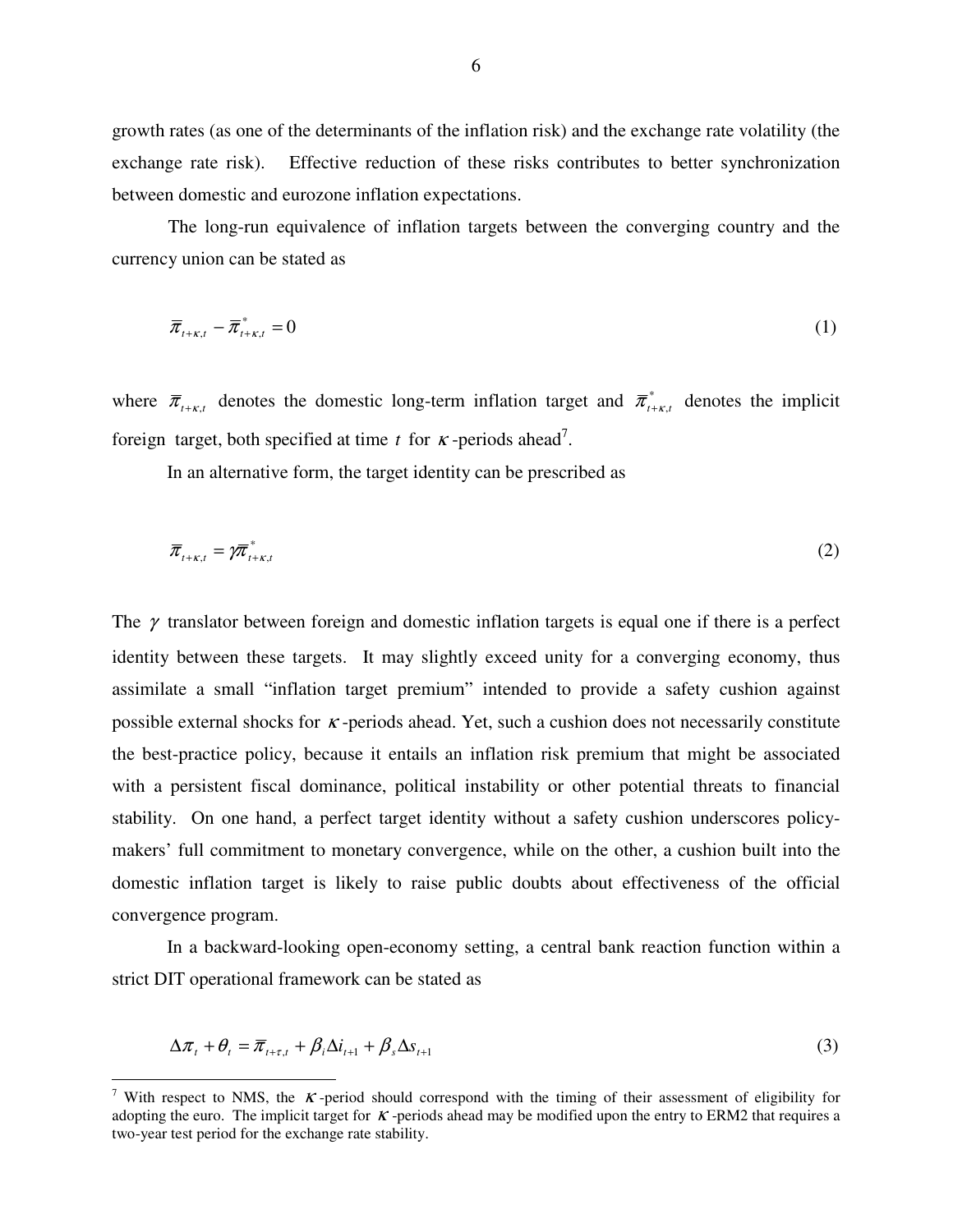The first-order autoregressive movements of inflation, short-term interest rate and exchange rate are respectively:  $\Delta \pi_t = \pi_t - \pi_{t-1}$ ,  $\Delta i_{t+1} = i_{t+1} - i_t$  and  $\Delta s_{t+1} = s_{t+1} - s_t$ .

Eq. (3) reflects the first-order autoregressive inflation process as a function of two endogenous variables, namely the long-term inflation target and the inflation risk premium  $\theta_t$ , as well as the next period's interest rate and nominal exchange rate as exogenous variables. The historical inflation risk premium can be assessed as a difference between a smoothed inflation rate extrapolated from the past and the neutral nominal interest rate. Computed in this way, the inflation risk premium is in essence identical with the observed dynamic neutral real interest rate. In a forward-looking setting, the inflation risk premium can be also endogenized as it is likely to decline along with the expected gains in monetary policy credibility.

It can be further noted that the forward-looking domestic inflation target shall account for a long-term inflation risk free target  $\bar{\pi}_{t+\tau,t}^{rf}$  and the prevalent inflation risk premium, such as

$$
\overline{\pi}_{t+\tau,t}^{rf} = \overline{\pi}_{t+\tau,t} - \theta_t
$$
\n(4)

 The functional relationship prescribed by Eq. (3) implies that an observed surge in inflation might be counteracted by raising the next period's interest rate (as the adjustment in the policy instrument), or translated into the next period's domestic currency depreciation (increased  $s_t$ ) if there is no change in the policy instrument. Thus by assumption  $\beta_i + \beta_s = 1$ . If  $\beta_i$  equals zero, the policy stance is neutral, allowing the national currency to depreciate.

A more dynamic version of policy reaction function prescribed by Eq. (3) takes into consideration exchange rate pass-through effects on inflation. A complete pass-through takes place when

$$
\beta_{s} \Delta s_{t-1} = \Delta \pi_{t+1} \tag{5a}
$$

with the optimal pass-through period denoted by  $l + 1$ . A partial pass-through is reflected by

$$
\beta_{s} \Delta s_{t-1} = \beta_{\lambda} \Delta \pi_{t+1} \tag{5b}
$$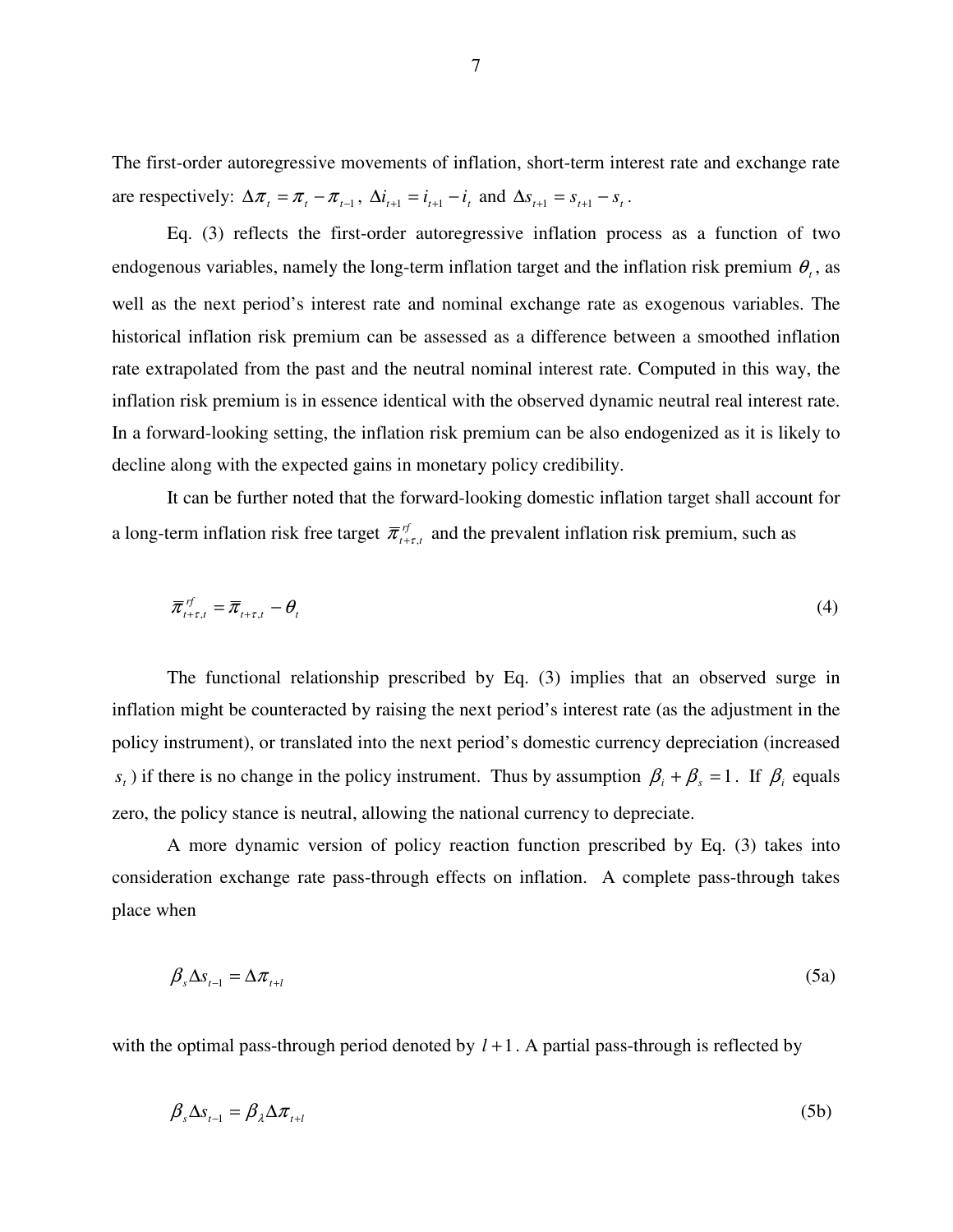The pass-through effects can become neutralized by actual or expected interest rate increases; then,  $\beta_s$  is equal zero.

 As the DIT strategy evolves to a more advanced stage, it becomes increasingly important for a central bank to contain inflation by influencing the public's expectations. This can be accomplished by improved information disclosure and, in general terms, by a higher degree of central bank transparency, which constitutes a critical component of a DIT strategy (Bernanke et al, 1999). In a more transparent policy environment, actual inflation follows a path of prior inflation expectations, which in essence entails 'activation' of the expectations channel of monetary policy transmission. In order to increase sensitivity of actual inflation to inflation expectations, a central bank may choose to adopt a forward-looking policy approach with interest rate decisions based on the difference between the inflation forecast and the official target. Under such policy scenario, a reaction function of the central bank in an open economy setting can be specified as

$$
\Delta \pi_{t+\tau,t} = \overline{\pi}_{t+\tau,t} - \theta_t + \beta_t \Delta i_{t+1} + \beta_s \Delta s_{t+1}
$$
\n
$$
\tag{6}
$$

The inflation forecast for the  $\tau$ -period ahead, which corresponds with the inflation target period, is reflected by  $\Delta \pi_{t+\tau,t}$ .

 The reaction function prescribed by Eq. (6) reflects an open-economy environment since it includes the exchange rate variable. Such functional relationshp provides a basis for a flexible inflation targeting rule because it entails combination of low inflation and exchange rate stability objectives.<sup>8</sup> The reaction function prescribed by Eq. (6) focuses on the deviation between the path of domestic inflation and the inflation target and does not account for the corresponding foreign inflation variables.

# **3. RIFT Model**

 $\overline{a}$ 

<sup>&</sup>lt;sup>8</sup> Flexible inflation targeting models that incorporate the exchange rate stability objective have been introduced to the literature by Ball (1999), expanded, among others, by Svensson (2000), and adopted to the environment of transition economies by Orlowski (2001; 2005) and Golinelli and Rovelli (2005). They do not, however, incorporate the fundamental objectives faced by the economies converging to a common currency area.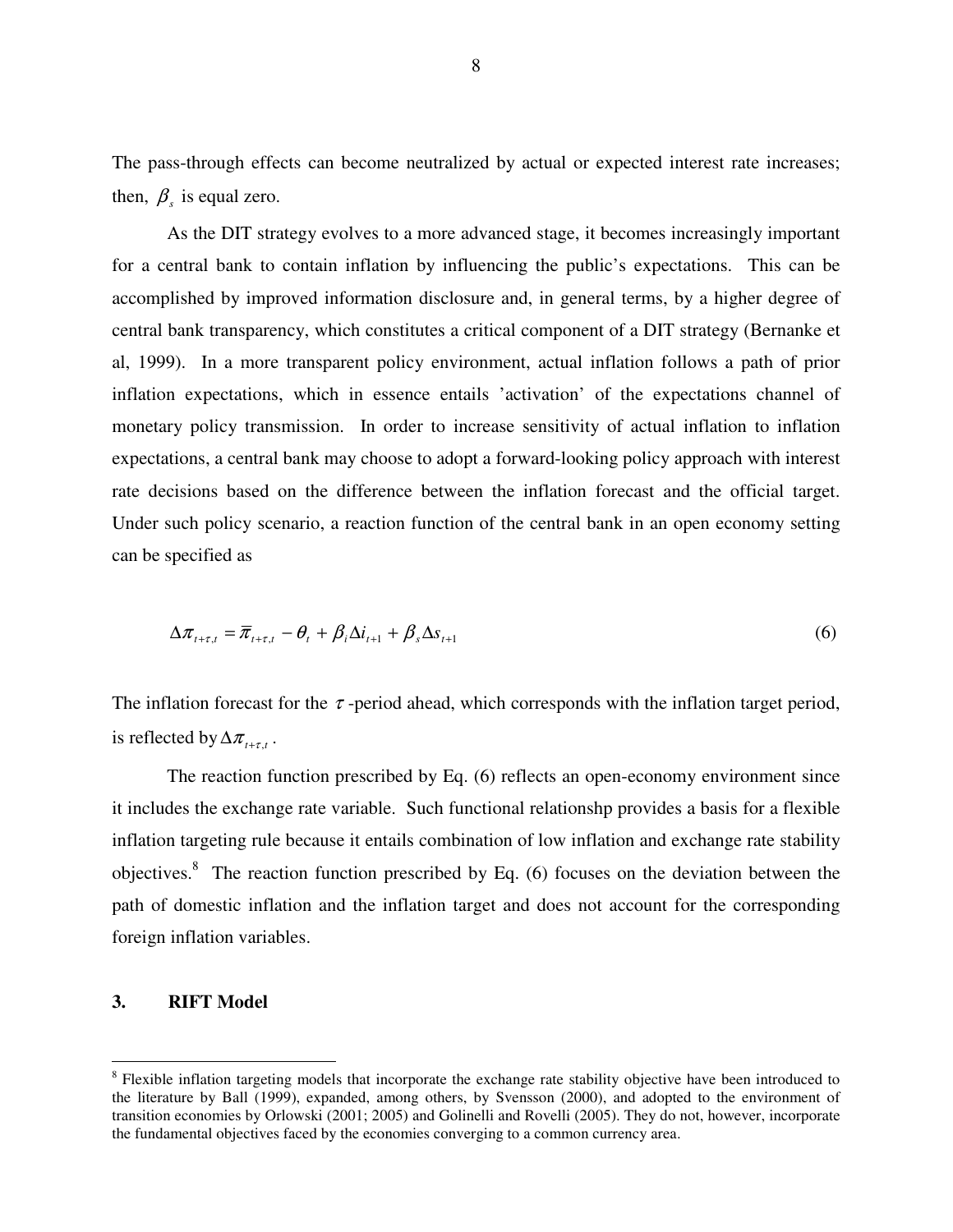By introducing the foreign inflation target and forecast variables, the central bank reaction function in the converging country becomes

$$
\Delta \pi_{t+\tau,t} - \Delta \pi_{t+\tau,t}^* = \overline{\pi}_{t+\tau,t} - \theta_t - \overline{\pi}_{t+\tau,t}^* + \beta_t \Delta i_{t+1} + \beta_s \Delta s_{t+1}
$$
\n<sup>(7)</sup>

with the asterisk denoting foreign variables.

Since inflation risk is embedded in a broader market risk, we incorporate into the above functional relationship the market risk premium  $\psi_t$ , which is assumed to account for the difference between domestic inflation-risk-free target and the foreign inflation target point (or forecast if the explicit foreign target is not specified). The market risk premium is specified as

$$
\psi_t = \overline{\pi}_{t+\tau,t} - \theta_t - \overline{\pi}_{t+\tau,t}^* \tag{8}
$$

Augmented with the market risk parameter, *the RIFT operational framework* becomes

$$
\Delta \pi_{t+\tau,t} - \Delta \pi_{t+\tau,t}^* = \psi_t + \beta_i \Delta i_{t+1} + \beta_s \Delta s_{t+1}
$$
\n
$$
(9)
$$

It shall be noted that the identity between the long-term inflation targets can be only ensured when the market risk premium  $\psi_t$  cedes to exist. Since the domestic market risk premium is ultimately encapsulated by an average excess variability of domestic inflation over the variability of implicit foreign inflation in the observed recent period *t* − *k* , it can be proxied by the difference between the conditional variances of domestic and implicit foreign inflation rates denoted respectively by  $\sigma_t^2$  and  $\sigma_t^{*2}$ .

$$
\int_{t-k}^{t} \sigma_t^2 d\kappa - \int_{t-k}^{t} \sigma_t^{*2} d\kappa = \psi_t
$$
\n(10)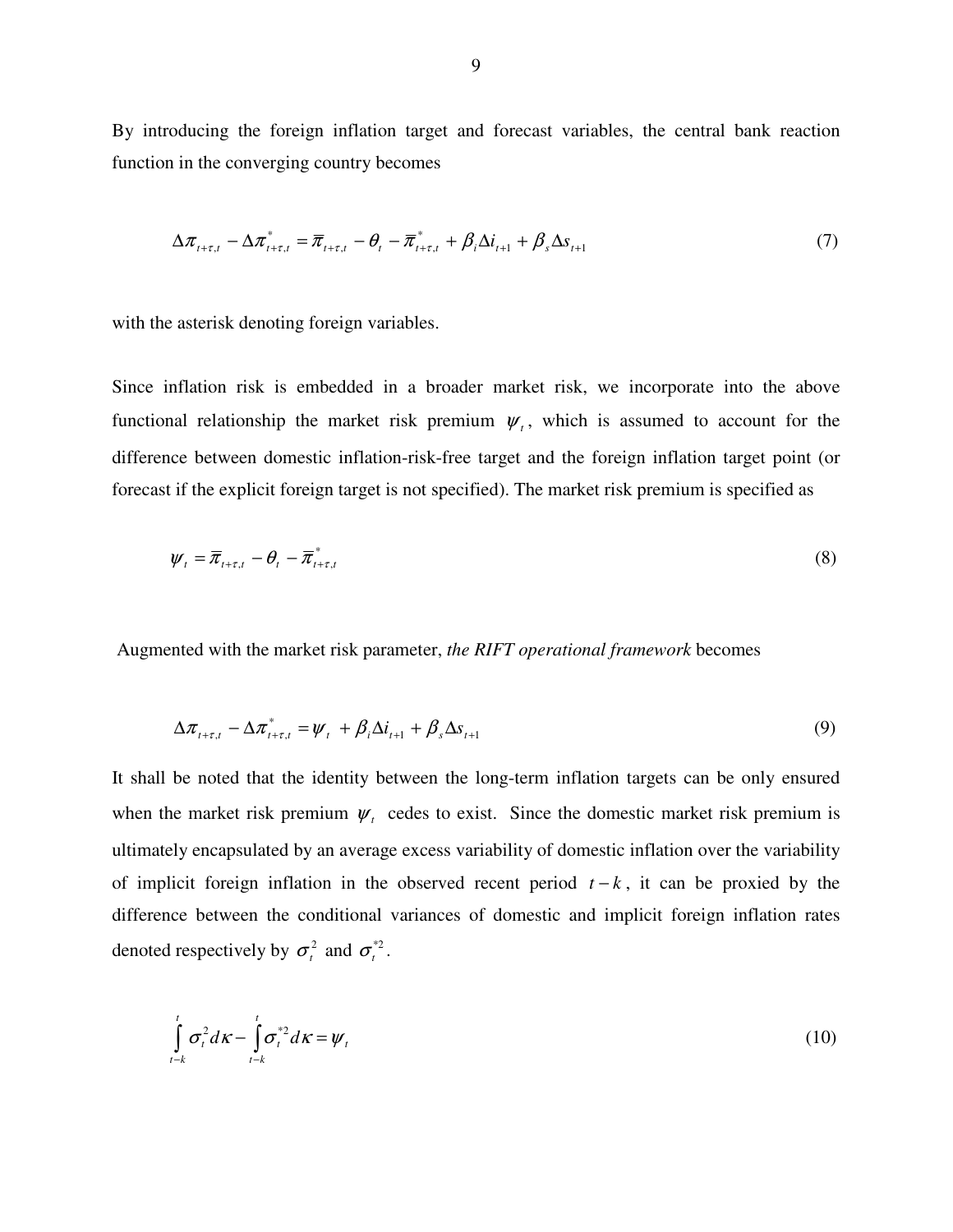As stated above, a successful monetary convergence requires the market risk premium to be gradually reduced to zero, thus

$$
\lim \psi_t \to 0 \tag{11}
$$

Reduction of the market risk premium can be viewed as an important condition for effective convergence because large risk premia tend to precipitate shocks to nominal exchange rates (Orlowski, 2003; Csermely, 2004; Dibooglu and Kutan, 2005) as well as real exchange rates (Golinelli and Rovelli, 2005; Kočenda, et al., 2006).

In sum, the RIFT reaction function prescribed by Eq. (9) implies that the central bank of a converging country can either raise short-term interest rates or let the national currency depreciate in response to a surge in the relative inflation-forecast. It further assumes that in the long-run market risk premium will gradually converge to zero. Because of the continued priority of the inflation target over the alternative policy objectives, the RIFT framework shall be viewed as an extension of and not a replacement for  $DTI$ .<sup>9</sup>

From the stanpoint of effective convergence, it may be pragmatic to formulate the operating target reflecting the inflation differential as a gradually narrowing range. A range rather than a point specification of the target may allow the candidate's inflation forecast to overshoot the implicit monetary union forecast by a certain narrow margin, which will not jeopardize achieving price stability in the long run. This means that the monetary policy operating target on the path toward the euro could be formulated as a one-sided asymmetric range, with the lower boundary fixed at a perfect parity between the domestic and the implicit currency union inflation forecast, and the upper boundary set at a predetermined margin above it. A reasonably narrow range is likely to provide a safety cushion against possible temporary inflation shocks stemming from large capital inflows that will be likely accelerated by the convergence expectations.

 9 It can be also noted that the reaction function prescribed by Eq. (9) differs from standard central bank loss functions that emphasize a trade-off between disinflation and narrowing the output gap. Income creation can still be accounted for within the RIFT framework in a more dynamic, intertemporal setting. It is because the proposed policy is ultimately designed to mitigate the market risk premium, which in turn is likely to promote credit growth thus generate more favorable consumer spending and business investment conditions.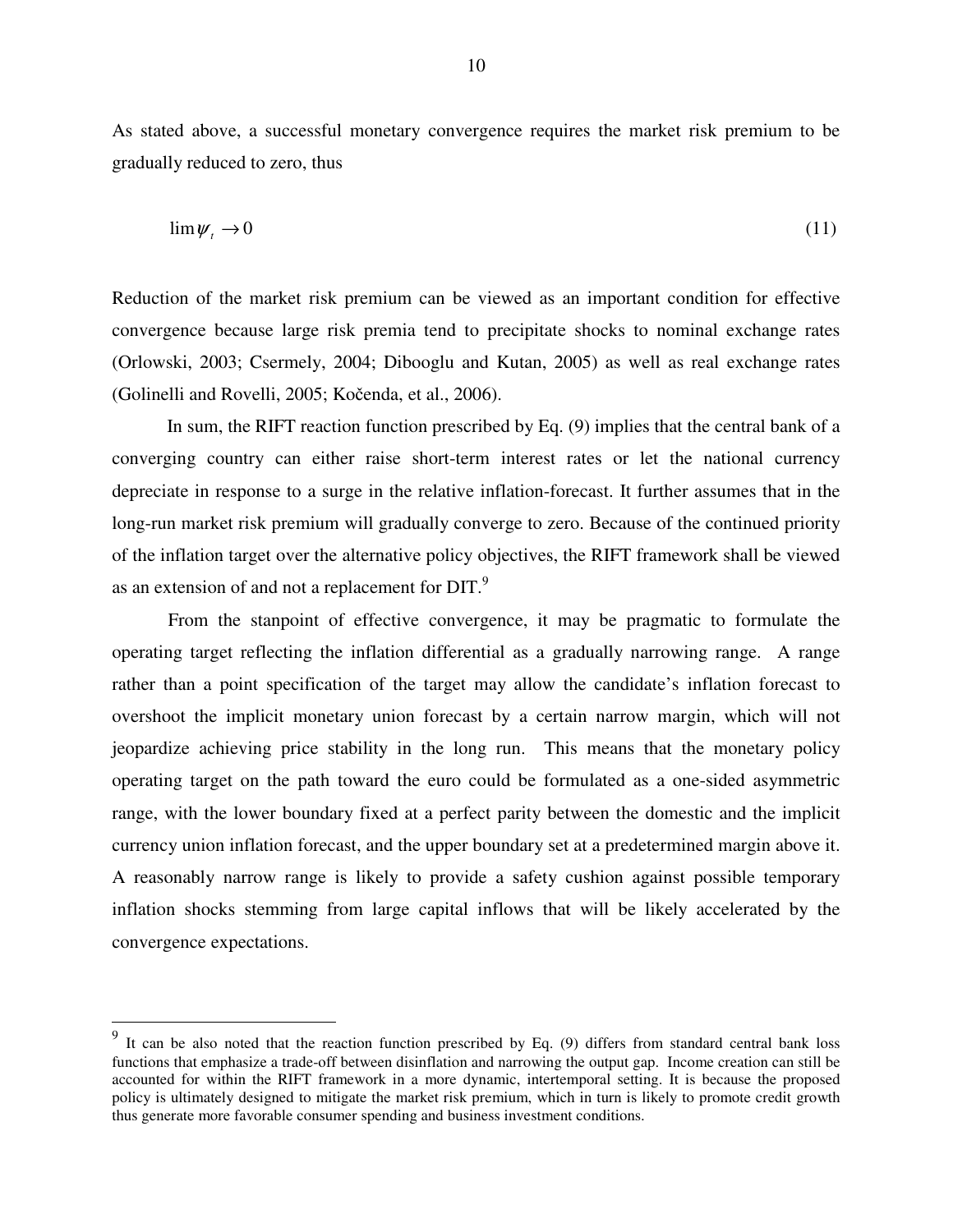Because the RIFT reaction function prescribed by Eq. (9) implies adoption of an extended, more flexible variant of DIT, its practical implementation should be based on observed changes in selected indicator variables. Since a detailed, comprehensive examination of all necessary indicator and instrument variables for the RIFT exceeds the scope of this study, our empirical analysis focuses only on evaluation of the instrument rule. The analyzed rule reflects the time-varying path of short-term interest rates as a function of changes in the selected target and indicator variables, which include the differential between domestic vis-à-vis eurozone inflation, the nominal exchange rate and the foreign short-term interest rate. Inclusion of the foreign interest rate highlights the fact that the converging country's central bank acts as a 'policy-taker' since its intrument decisions follow closely the underlying market conditions and central bank decisions in the common currency system. In addition, the policy rule may include some priority weighting on narrowing the output gap. As a consequence, the basic RIFT instrument rule is derived from Eq. (9) and augmented with changes in the foreign interest rate \*  $i_t^*$  as well as the output gap  $\hat{y}_t$ 

$$
i_t = \beta_0 + \beta_\psi \psi_t + \beta_y \hat{y}_t + \beta_\pi \left(\pi_{t+\tau,t} - \pi_{t+\tau,y}^*\right) + \beta_s s_{t+\tau,t} + \beta_{ij} i_{t+\tau,t}^* + \varepsilon_t
$$
\n(11)

All variables in Eq. (11) are in first differences and  $\tau$  is a forward-looking lag operator that may vary for each of the independent variables. In essence, Eq. (11) represents a complex Taylor rule that reflects various policy preferences under conditions of a converging open economy. On practical grounds, such policy rule may be difficult to implement since it contains a number of seemingly conflicting target and instrument variables. Moreover, it may prove to be impractical if policy-makers will not have a full knowledge about monetary policy transmission channels, as argued by Svensson (2003). This word of caution certainly pertains to NMS for which it remains debatable whether a suficient degree of stability of the exchange rate, the aggregate demand, the credit, and the expectations channels has been reached (Golinelli and Rovelli, 2005; Dibooglu and Kutan, 2005; Kočenda, et al., 2006). Moreover, such a complex instrument rule may not be transparent and credible. For this reason, a number of simplifications can be made on a passage toward a common currency considering the priority of the inflation target and monetary convergence tasks over the output gap stability. Consistently, the weight on the output gap can be reduced to zero. Exclusion of the output gap will also help alleviate the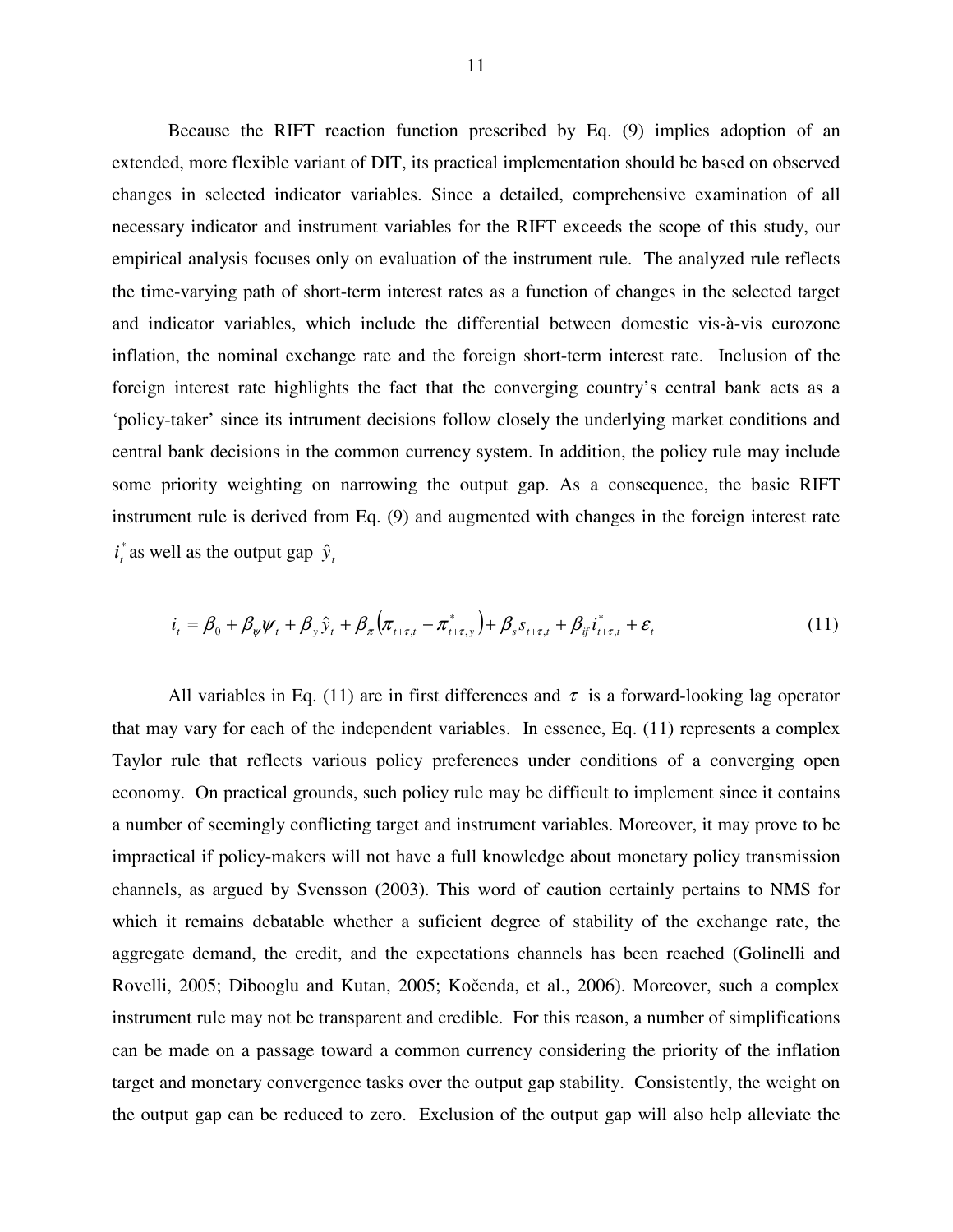potential problem of serial correlation between the exchange rate and market risk dynamics, and the output gap. With the  $\beta_{y}$  parameter equal zero, the RIFT forward-looking policy rule becomes

$$
i_t = \beta_0 + \beta_\psi \psi_t + \beta_\pi \big(\pi_{t+\tau,t} - \pi_{t+\tau,y}^*\big) + \beta_s s_{t+\tau,t} + \beta_{t} i_{t+\tau,t}^* + \varepsilon_t^{\prime}
$$
\n<sup>(12)</sup>

In sum, the policy rule prescribed by Eq. (12) is based on changes in short-term market interest rates as a function of the relative inflation-forecast for the  $\tau$ -period ahead, the exchange rate and the foreign interest rate forecasts, the neutral (Wicksellian) interest rate (denoted by  $\beta_0$ ) and the market risk premium dynamics<sup>10</sup>. Phrasing differently, the implementation of the RIFT policy rule is guided by the objective of narrowing the forward-looking inflation differential with some consideration given to stabilizing the exchange rate. It can, however, be hindered by potentially volatile foreign interest rates that could obstruct the process of monetary convergence. It can be further thwarted by an excessive market risk premium, a serious component of which is the inflation risk. In the case of NMS the inflation risk is believed to be associated with the Balassa-Samuelson effects. $11$  In essence, the implementation of RIFT depends on the prior knowledge of the policy transmission channels or, in other words, on stable relationships between the regressors included in the instrument rule prescribed by Eq. (12).

#### **4. Feasibility of Adopting RIFT in the Euro-Candidate Countries**

 $\overline{a}$ 

Evidence of a sufficient stability of the components of the RIFT instrument rule is a crucial prerequisite for its successful implementation. Most critical among them is the stability of the inflation series. Descriptive statistics shown in Table 1 shed some light on the established timepath and the degree of stability of CPI-based inflation in the three examined NMS in comparison with the HICP-based inflation in the eurozone. The monthly data series begin respectively with the dates of DIT adoption by NMS and the eurozone inception, and end in June 2007.

<sup>&</sup>lt;sup>10</sup> The time-varying market risk premium can be technically assessed through the GARCH-M process, which includes the conditional variance as the risk proxy in the conditional mean equation. Its detailed description and analysis can be found for instance in Poon and Granger (2003).

 $11$  However, several recent empirical studies provide compelling evidence that the Balassa-Samuelson effects have dissipated and no longer contribute to the inflation process in NMS (Égert, et al. 2003; Błaszkiewicz et al. 2004), while others uphold their prevalence (Natalucci and Ravenna, 2002; DeGrauwe and Schnabl 2005).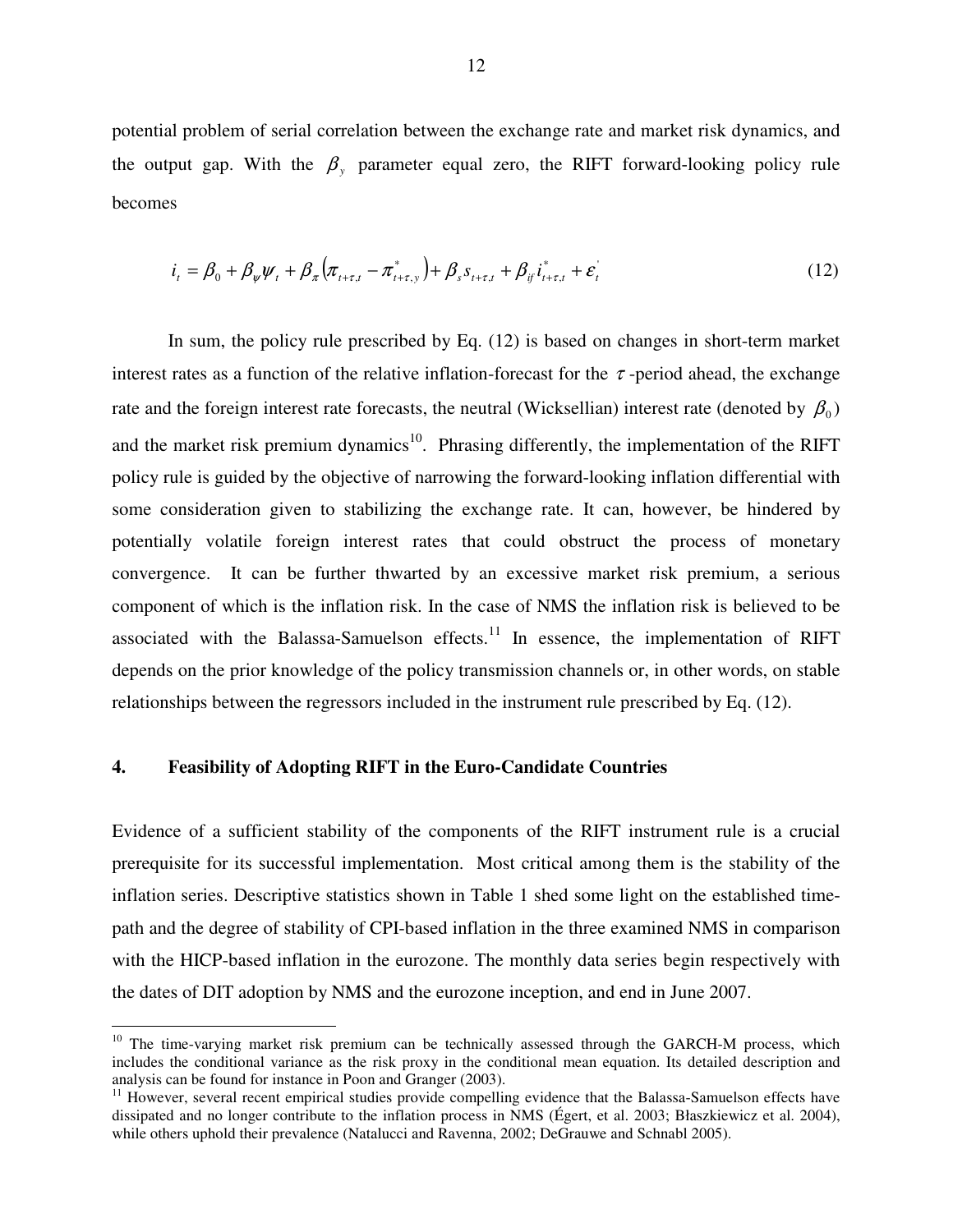….. insert Table 1 around here …..

As shown in Table 1, the average inflation in the three NMS has been higher and somewhat more unstable than the eurozone inflation, although in all three countries DIT policies have contributed to its declining time trend. Disinflation trends in the Czech Republic and Poland are more pronounced than the disinflation path in Hungary where fiscal dominance still persists and elevates inflation expectations (Kočenda, et al., 2006). Perhaps more important from the standpoint of feasibility of RIFT are the measures of skewness and kurtosis. The obtained skewness indicators show that positive shocks to inflation in NMS prevail over the negative ones implying that at turbulent times the inflation risk remains to be quite substantial. In addition, inflation series in Poland and Hungary follow a platykurtic (wider-waist) distribution since the kurtosis coefficients for both countries are less than three. Thus evidently, inflation rates in these two countries tend to be more dispersed and unstable than those in the Czech Republic or in the eurozone at 'normal' or tranquil inflation volatility periods. Furthermore, the inflation series in all three NMS are non-stationary (as implied by the ADF statistics), while the eurozone inflation follows a stationary path.

In sum, the data shown in Table 1 suggest that DIT policies in NMS have contributed to the declining path of inflation. However, headline inflation in these countries remains to be more unstable than the underlying inflation in the eurozone as indicates by the standard deviation coefficients. The excessive volatiity of inflation denotes elevated inflation. Thus a progress in mitigating inflation risk should be required of NMS for a more effective nominal convergence to the euro.

In addition to the advancement of price stability, well-defined relationships between the key policy variables are needed for a feasible introduction of a forward-looking policy based on RIFT. In particular, policy-makers need to be informed about optimal adjustment lags between interest rates and inflation, with a reasonable margin of error, if they are to devise appropriate interest rate adjustments for the purpose of hitting the future inflation target. A full knowledge about the transmission of exchange rates into inflation is also indispensable. If the actual response lags were subject to large, unpredictable errors and the relationship between inflation, interest rates and exchange rates were highly unstable, forward-looking policy decisions guided by RIFT could lead to unintended outcomes. Moreover, reliable methodologies to prepare such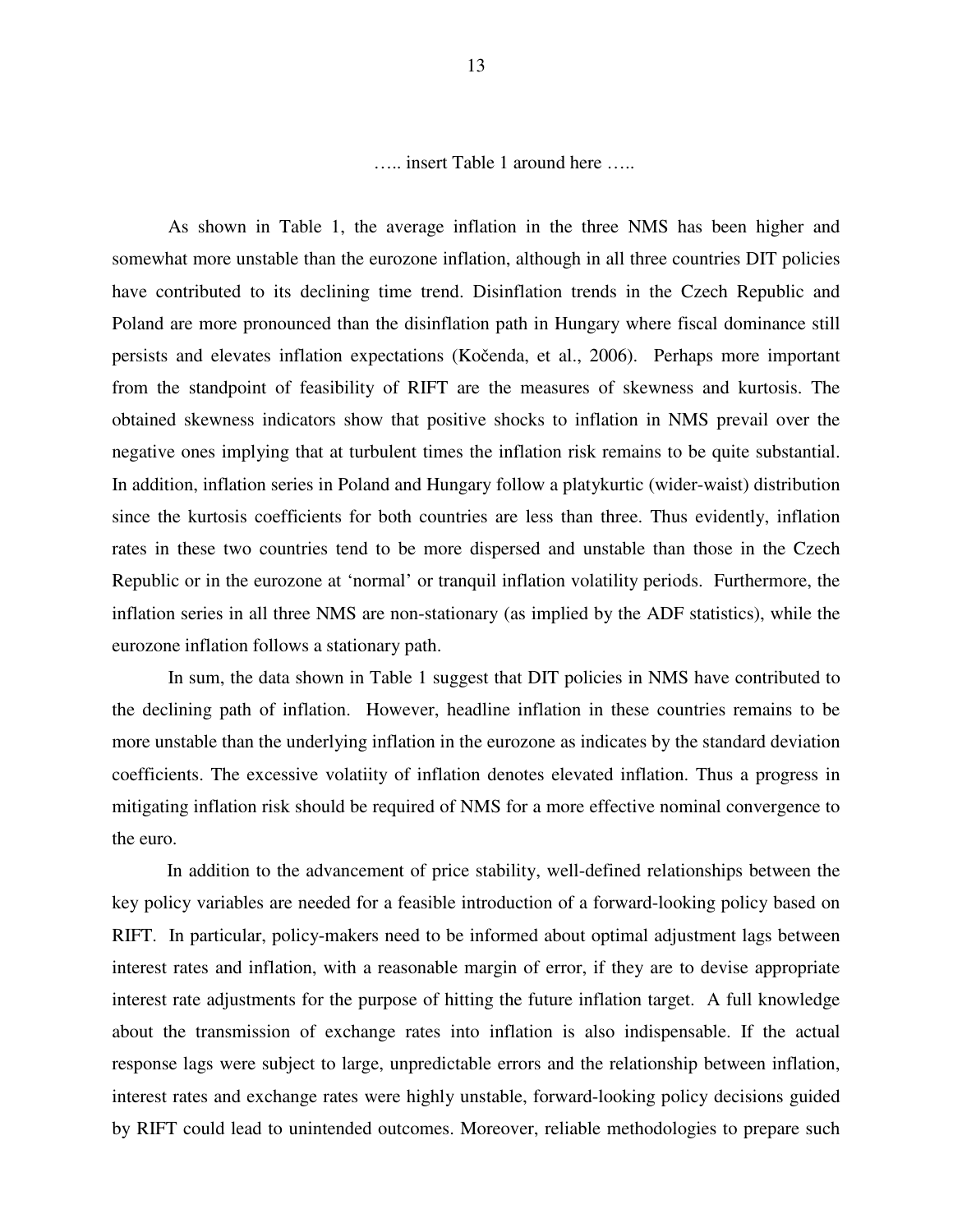forecasts as well as their disclosure to the public at large are also necessary. Given these prerequisites are met, inflation expectations of the central bank and the private sector will become fully synchronized making the implementation of RIFT feasible.

To establish whether such stability has been in place in NMS, we investigate impulse responses between changes in the inflation differentials, exchange rates and short-term interest rates. The results are shown in Figures: 1a for the Czech Republic, 1b for Poland and 1c for Hungary. It shall be noted that all tested variables are in first differences, with four lags in VAR and a maximum of ten lag intervals applied for generating impulse responses. The inflation differentials are computed as a difference between actual domestic inflation and the eurozone inflation, which is smoothed with the Hodrick-Prescott filter in order to exclude the effects of transitory shocks. The exchange rates are specified as domestic currency values of the euro. The first row in each set of graphs shows the response of the inflation differential to: its own shock, the shock to the exchange rate, and the shock to the short-term interest rate (3-month Treasury bill). The left columns show feedback responses to the shock to the inflation differential on: the inflation differential itself, the exchange rate and the interest rate.

….. insert Figures 1a, 1b and 1c around here …..

As demonstrated by the set of graphs for the Czech Republic, there is a pronounced positive response of the inflation differential to the shock in the exchange rate with a 2 to 5 month lag. Thus evidently, inflation in the Czech Republic rises above the eurozone inflation trend in response to the Czech Koruna (CZK) depreciation. The inflation differential also widens in response to the shock to the short-term interest rate with a 2 month lag, which seems to indicate the impact of the interest rate risk premium on inflation. While the reaction of the exchange rate to the shock to the inflation differential seems ignorable, there is a pronounced 4 month lagged response of the interest rate to the inflation differential, suggesting an active and effective instrumentalization of a forward-looking DIT.

The structure of impulse responses in the case of Poland follows a very similar pattern to the Czech case. The inflation differential responds positively to shocks to the exchange rate and to the short-term interest rate, although the response lag to the Polish Zloty (PLN) depreciation seems to be a bit shorter comparing to the Czech case, while the response to the elevated interest rate risk premium is somewhat more extended over time. More importantly from the standpoint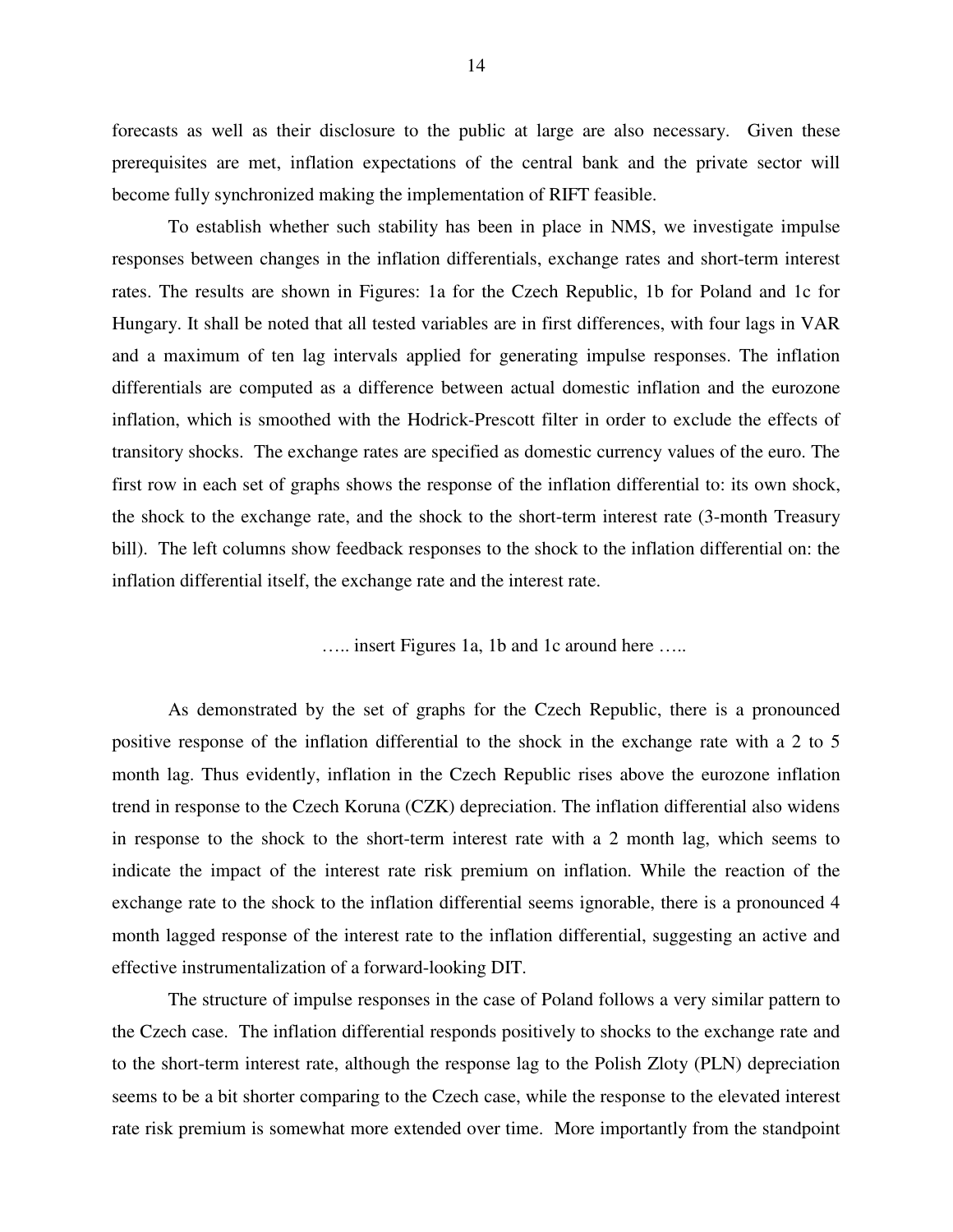of this analysis, there is a pronounced response of interest rates to the shock in the relative inflation, which also underscores prevalence of a forward-looking DIT. It can be further noticed that interest rates in Poland respond positively to the PLN depreciation, while the response in the Czech case is rather inconclusive.

There is also a pronounced response of the inflation differential to the shock to interest rates in Hungary, suggesting transmission of inflation expectations into interest rates i.e. prevalence of an elevated risk premium. But unlike in the previous two countries, the inflation differential in Hungary responds inversely to shocks to the exchange rate implying an inflationary impact of the Hungarian Forint (HUF) appreciation and subsequent large capital inflows. This impulse reaction may also stem from the combination of the crawling devaluation regime and high interest rate targets during the first 6 years of the sample period. Moreover, the short-term interest rates in Hungary do not seem to respond to shocks to the inflation differential, which seems to question an effective pursuit of DIT. Clearly, the main drivers of inflation in Hungary, including the continuous fiscal dominance and the elevated interest rate risk, would have to be contained prior to adoption of a more flexible DIT.

In conclusion, the evident gains in the degree of stability of the examined policy variables as well as the knowledge about their mutual interactions and policy transmission channels suggest that adoption of the proposed RIFT framework is plausible, particularly in the Czech Republic and Poland. Its effective management will depend on a more precise knowledge and predictability of the transmission channels. Further inquiry in this area is needed due to the prevalent instability and unpredictability of the monetary policy transmission channels in these economies as evidenced by Égert, et al. (2007).

### **5. RIFT Instrument Function – Volatility Dynamics Analysis**

Deeper insights on the interactions and the degree of stability among the examined variables can be derived from the volatility dynamics analysis. As argued above, feasibility of adopting a realistic instrument rule for RIFT depends on stable co-movements between market interest rates, (forward-looking) inflation differentials and exchange rates. Recognizing the importance of such prerequisites, the empirical section of this study is aimed to examine whether there is a predictable time-varying path of changes in interest rates as a function of changes in inflation differentials vis-à-vis the monetary union and the exchange rate. For this purpose the two-step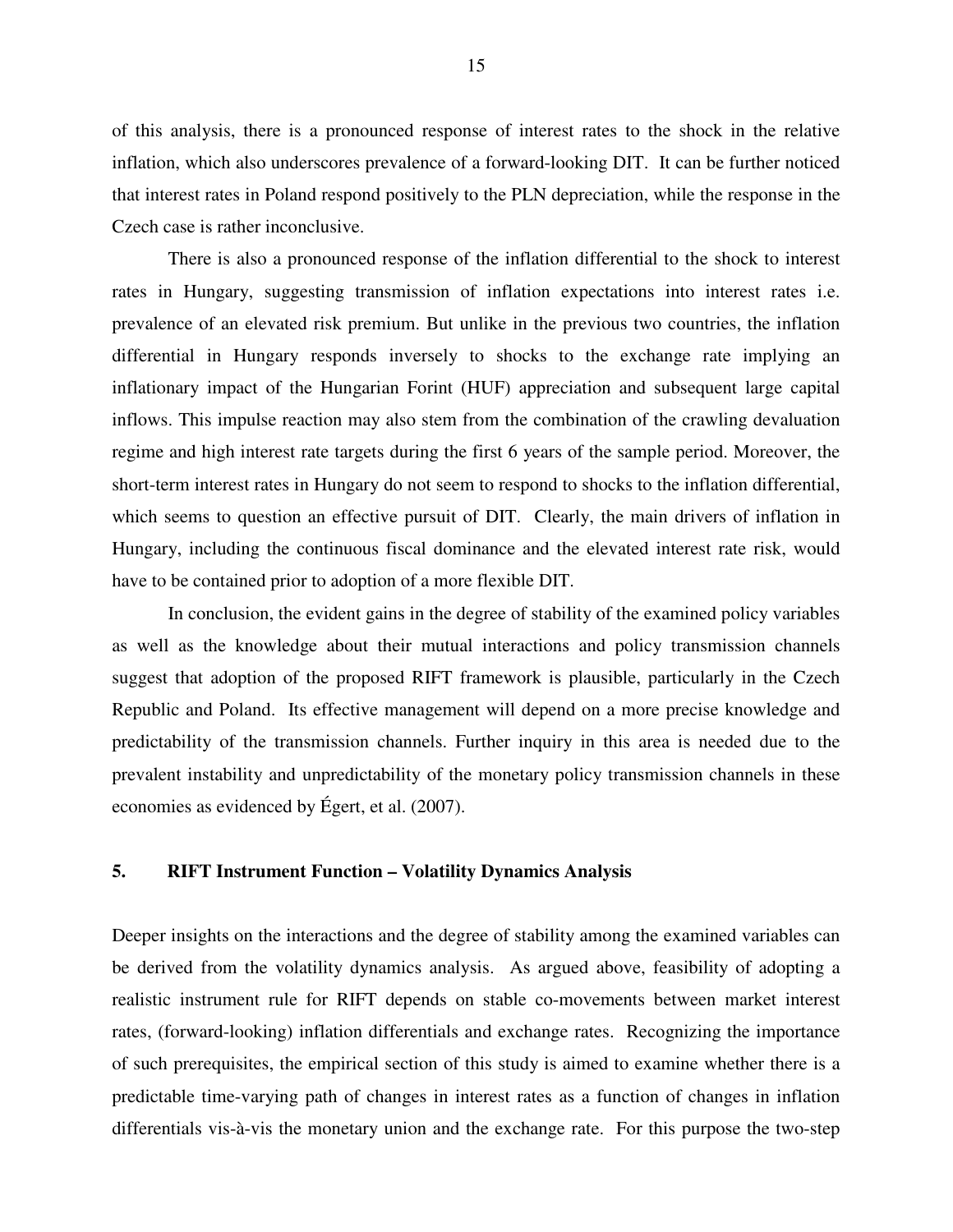GARCH(p,q)-M-GED tests are employed for the three NMS. In essence, this exercise is aimed at testing stability of the RIFT instrument rule derived from the underlying RIFT model. The GARCH process entails the conditional mean and the conditional variance equations.<sup>12</sup> The conditional mean equation is the instrument function prescribed by Eq. (12) with the timevarying market risk premium  $\psi_t$  proxied by the GARCH conditional variance, i.e. the variancein-mean M component. The inflation differential variable is entered as a change in the difference between domestic and the Hodrick-Prescott filtered annualized HICP inflation rates for the eurozone. The exchange rate is a change in the log of the average monthly domestic value of the euro. In consistency with Eq. (12), the tested conditional mean equation also includes as an additional regressor the eurozone interest rate, proxied by the German 3-month T-bill rate.

The conditional variance equation that examines the impact of volatility subcomponents is specified as

$$
h_t^2 = \omega + \sum_{l=1}^p \beta_l \varepsilon_{l-l}^2 + \sum_{j=1}^q \beta_j h_{t-j}^2
$$
\n(13)

Such specification of volatility dynamics consists of the ARCH term in the order of 'p' represented by  $\sum_{ }^{ }$ = − *p l*  $l^{\mathcal{L}}$   $_{t-l}$ 1  $\beta_i \mathcal{E}_{i-l}^2$  and the q-order GARCH conditional variance term  $\sum_{l=1}^{l}$ = − *q j*  $h_{t-j}^2$ 1  $\beta_i h_{i-i}^2$ . The ARCH term shows the impact of the error variance in the previous period (or periods) on the current period error variance. It allows for evaluating the impact of 'innovations' from the previous periods (up to the q-order) on the conditional variance. The GARCH term reflects the degree of persistency in volatility as it measures the impact of the forecast variance from the previous period on the current conditional variance. In addition, the conducted empirical tests assume non-Gaussian distribution of error terms, which seems to be a realistic conjecture for the three NMS since they all follow DIT policies.<sup>13</sup> Specifically, all the conducted tests for the

 $\overline{a}$ 

<sup>&</sup>lt;sup>12</sup> The GARCH-M-GED is a combination of the GARCH process and the 'in-mean' extension (GARCH-M), estimated with generalized error distribution (GED) residuals. A comprehensive overview of the ARCH-class models can be found in Poon and Granger (2003). A noteworthy synthesis is given by Engle (2004) in his Nobel Prize acceptance lecture. The applications of GARCH models for evaluating time-varying inflation volatility dynamics as well as various categories of financial risk in the NMS can be found in Matoušek and Taci (2003); Orlowski (2003 and 2005); and Kočenda and Valachy (2006).

<sup>13</sup> The inclusion of non-Gaussian distribution parameters is an important aspect of inflation-forecast targeting practices, as argued by Svensson (1999; 2003). It is because policy transmission mechanisms are intrinsically non-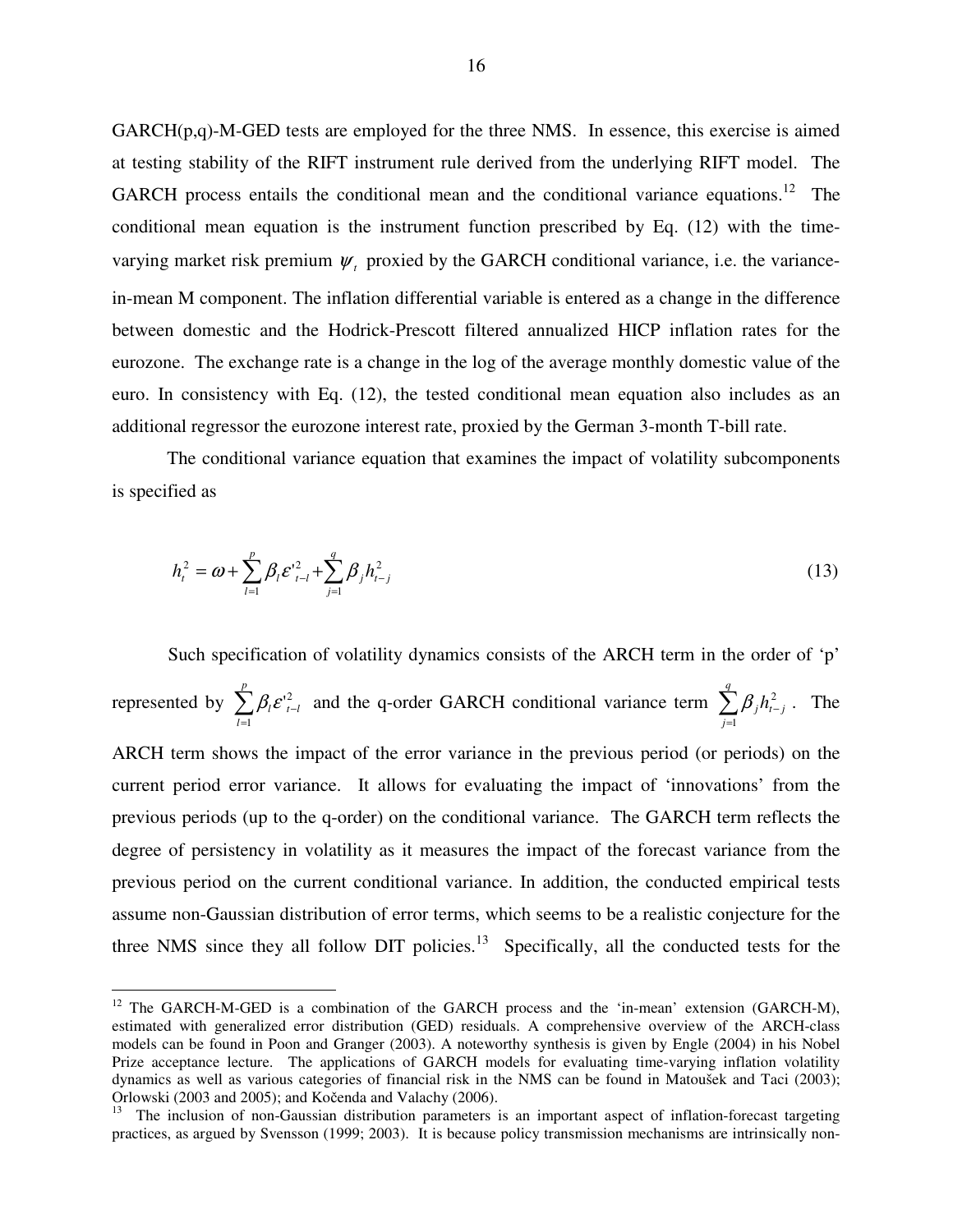purpose of this exercise have shown consistently that the GARCH process is unconditionally symmetric and leptokurtic, that is, peaked at the center, with tails fatter than those of the normal distribution, as implied by the generalized error distribution GED parameters lower than 2.0. The leptokurtic volatility clustering is typical for smaller countries whose financial markets are susceptible to large nominal shocks.

The empirical tests are conducted for the Czech Republic, Hungary and Poland for the sample period January 1995 – June 2007 and their results are shown in Table 2. It shall be noted that different data generating process (DGP) assumptions have been applied on the basis of minimizing the Akaike and Schwartz information criteria.<sup>14</sup> The results of these tests are sensitive to DGP assumptions in terms of different lag operators of the tested variables, and the orders of ARCH and GARCH terms. The evidence of sensitivity to DGP assumptions implies prevalence of systemic differences between the three countries that drive the time-varying volatility dynamics process prescribed by Eqs. (12) and (13). By design, observations preceding January 1995 have been excluded from this exercise due to the prevalent rigidities of exchange rates (currency pegs) and interest rates in all three countries. In addition, all the tested variables have been entered in their first-differenced terms as they are all non-stationary at their levels. The one-period forwarded inflation differentials vis-à-vis the eurozone are treated as a proxy for relative inflation-forecasts for the three NMS.

#### ….. insert Table 2 around here …..

The empirical results reveal both common and country-specific factors underlying the tested volatility dynamics in the three NMS. As indicated by the obtained estimates of the conditional mean equation, the time-varying path of interest rates is significantly driven by the forwarded inflation differentials both in Hungary and in Poland, but not in the Czech Republic where the inflation risk premium might have dissipated by now. In both Hungary and the Czech

 $\overline{a}$ 

linear and non-additive thus a certainty-equivalence that is associated with a linear transmission is no longer applicable. For this reason, a forecast-targeting procedure should not be restricted to the mean forecast only, but should also contain a conditional probability distribution of the target and instrument variables.

<sup>&</sup>lt;sup>14</sup> Alternative forms of ARCH-class models have also been tested but are excluded from this analysis due to their statistical insignificancy for all three NMS (in particular the asymmetric effects captured by threshold and exponential GARCH). The orders of ARCH and GARCH components, as well as different lag operators of the regressors have been chosen by maximizing the likelihood ratio, minimizing the Akaike and Schwartz information criteria, and investigating probabilities associated with Q-statistics in correlograms of standardized residuals.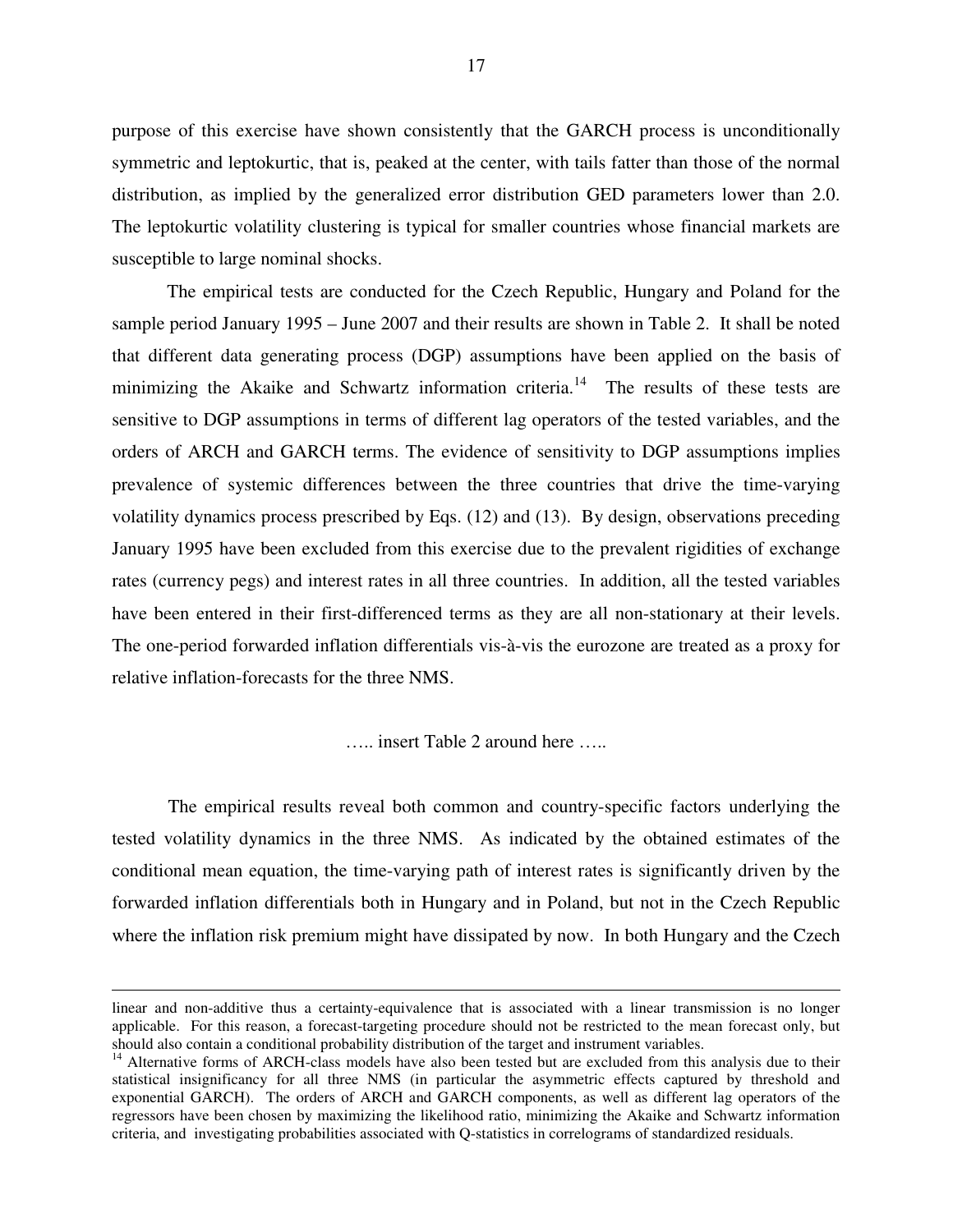Republic, interest rate increases (or decreases) correspond with a concurrent domestic currency depreciation (or appreciation). This finding suggests active exchange rate management. This empirical result is not surprising considering that the CNB officially follows a managed float and the NBH has adopted an ERM2-shadowing regime (Roger and Stone, 2005; Jonas and Mishkin, 2005). A different reaction is detected for Poland, which has been following a pure float since April 2000. Its short-term interest rates react inversely to the one-period forwarded exchange rate, or in other words, the expected PLN appreciation seems to drive up current interest rates. In all three cases changes in domestic interest rates react positively to expected changes in the German (eurozone) interest rates, which indicates ongoing compression of yields on sovereign bonds. The conditional mean equation estimation also shows the negative, statisically significant GARCH conditional variance coefficient for the Czech Republic and (insignificant) Poland. In contrast, the GARCH coefficient for Hungary is positive. The negative signs imply the ongoing convergence of the market risk premium to the steady-state in the first two NMS. A similar progress in financial stability and monetary convergence in Hungary is unfortunately not apparent.

The estimated coefficients in the conditional variance equations point to the systemic and institutional differences in volatility dynamics in the NMS. The ARCH innovations or 'surprises' to the interest rate volatility are not uniform. Shocks to the conditional volatility are transmitted quickly into higher interest rates in the Czech Republic and Poland, while a similar reaction is delayed by one period in Hungary. In addition, the conditional interest rate volatility is highly persistent in the first two countries, as indicated by the GARCH coefficients closer to the unity. The volatility series show lower persistency but higher susceptibility to shocks in Hungary. Significant higher-order ARCH effects in Hungary and the Czech Republic suggests that the interest rate volatility dynamics are subject to diverse shocks of rather unspecified duration – the sources of which very likely lie outside the boundaries of the monetary policy influence. Not surprisingly, GED parameters in all three cases are considerably lower than two, implying a leptokurtic data distribution. Evidently, interest rate volatility tends to be exacerbated during turbulent market times, which suggests that financial markets in these countries still remain vulnerable to large, potentially destabilizing shocks. One could however reasonably expect that the forward-looking policy based on the proposed RIFT framework would likely provide a suitable venue for pre-emptive actions to counter anticipated shocks to interest rates.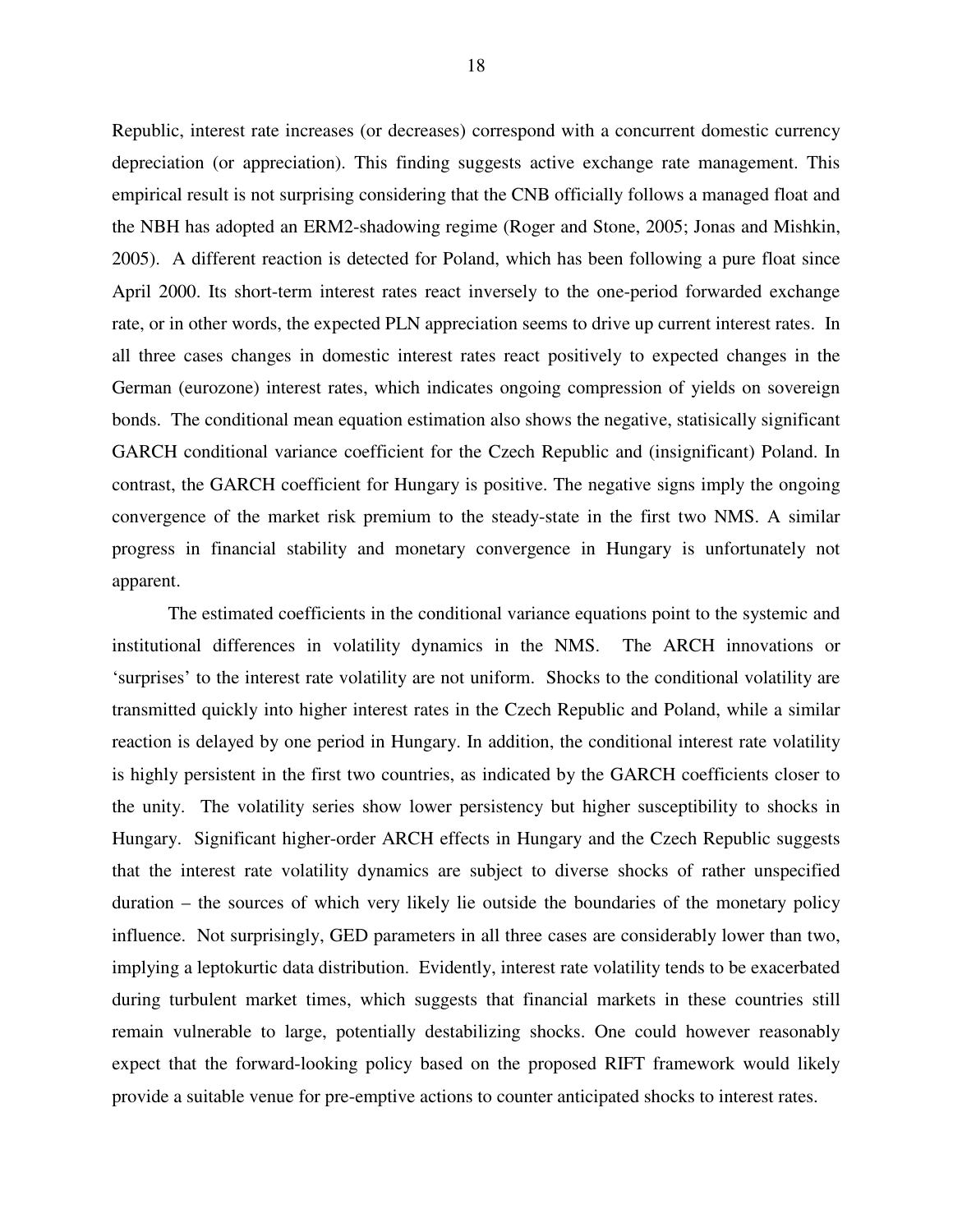The accuracy indicators for the forecasts generated by GARCH-M-GED are somewhat encouraging for adopting the estimated functional relationships as a monetary policy instrument rule. The forecast is highly accurate for Poland, as implied by the low value of the Theil coefficient and the very high covariance proportion relative to the sum of the bias and the variance proportions. In the cases of Hungary and the Czech Republic, the GARCH forecasts seem fairly accurate given the low values of the Theil coefficients. The forecasts, however, seem somewhat unstable as implied by the insufficiently low covariance proportions.

Further insights on the degree of stability of these forecast functions are provided by the GARCH variance distributions shown in Figures 2a-c.

….. insert Figures 2 a-c around here …..

The GARCH conditional variance series for the Czech Republic shows a significant shock to interest rates in the aftermath of the DIT adoption in 1998 (Fig. 2a). This can be explained by the CNB sharply increasing its interest rate target in response to the increase in administratively-regulated prices enacted by the Czech Government concurrently with the inception of DIT. By this action, the CNB defended the realization of the inflation target (Roger and Stone, 2005). Since 1999, the GARCH volatility of the Czech interest rates has been remarkably low and stable. These favorable conditions have been additionally reinforced by the adoption of a permanent low inflation target as of 2006. The low volatility of the GARCH series is encouraging for adopting a policy based on RIFT.

The GARCH conditional variance dynamics for Poland (Fig. 2b) show somewhat different results. Since the inception of DIT in January 1999, the interest rate pattern has been a subject to several shocks, all of which occurring during the early stage of the new policy regime between 1999 and 2003. During the first four years, the Polish DIT was based on the determination of year-end targets that were actively defended by the NBP (Orlowski, 2005). Specifically, the central bank reference rate reached 19 percent in February 2001. It was subsequently cut in several steps to 6.75 percent at the end of 2002 (Roger and Stone, 2005). In spite of such monetary tightening, the 1999 and 2000 inflation targets were significantly overshooted. The 2001 target was achieved as a result of the tight monetary policy, but the 2002 and 2003 targets were considerably undershooted. Since the beginning of 2003, the NBP switched from the year-end to the continuous inflation targeting within a 2.5-4.5 percent linear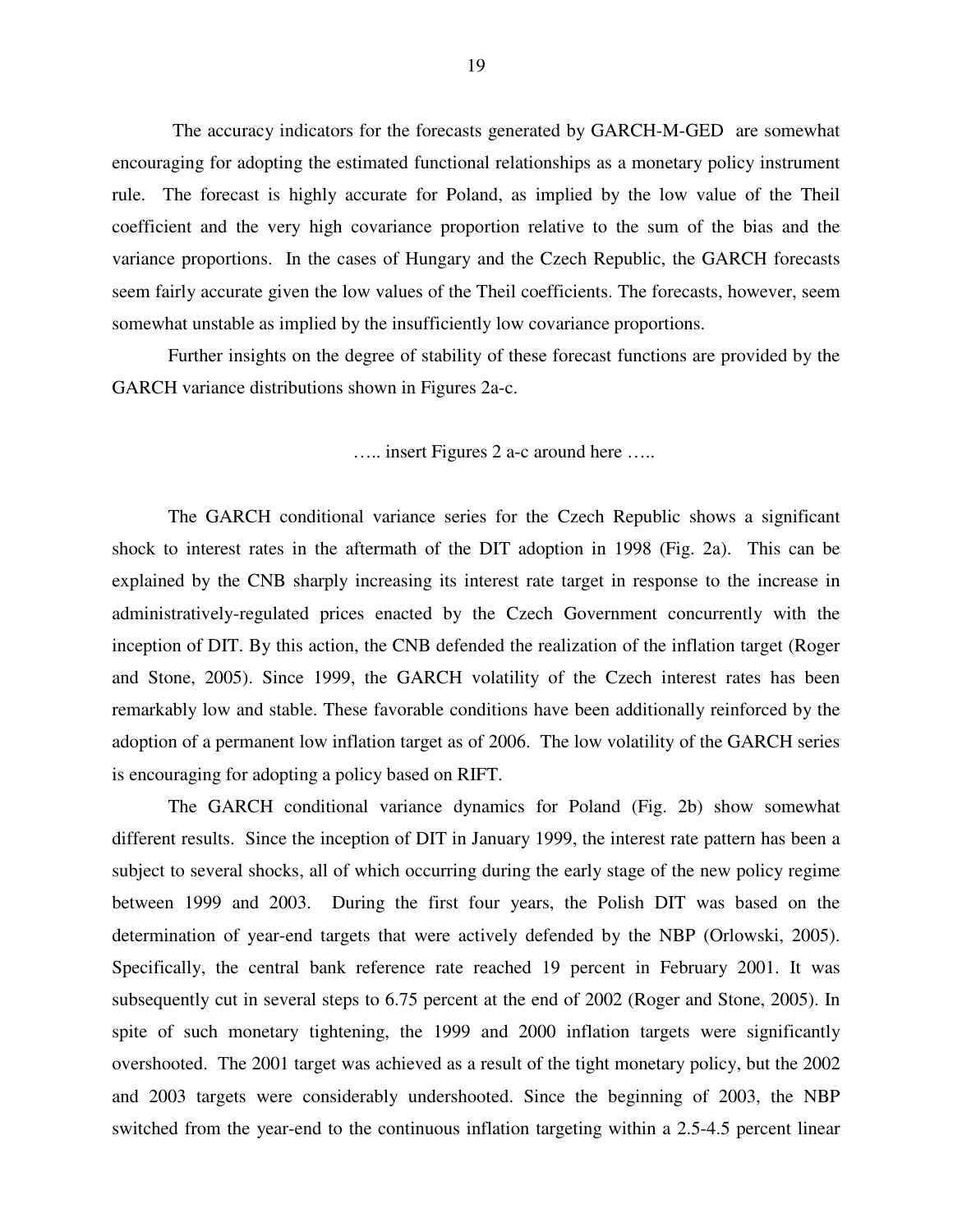trajectory band. In hindsight, the Polish experience with DIT implementation provides strong evidence in support of the permanent inflation target over the year-end target determination<sup>15</sup>. Among other advantages, the permanent linear-trajectory inflation targets allow policy-makers to reduce volatility of interest rates (lower interest rate risk) and, therefore, to engender higher degree of financial stability than the year-end targets, which frequently necessitate abrupt interest rate increases.

The volatility pattern of Hungarian interest rates (Fig. 2c) shows their considerable instability in 2002 and 2003, which resulted from the elevated inflation risk premium in response to a sharp deterioration of fiscal discipline and significant wage increases, particularly in the public sector (Kiss, 2005). In the 2002 election year, the government budget deficit jumped to 9.2 percent of GDP and was reduced only to 7 percent in the following year. To defend the inflation targets, the NBH raised interest rates. Its base reference rate reached 12 percent in January 2004 and has been decreasing since then along with the decline in private sector inflation expectations. The Hungarian case seems to highlight the notion that inflation targeting cannot be successful without a disciplined fiscal policy as well as a stable political situation (low political risk premium).

In sum, the presented empirical analysis shows that devising a reliable instrument rule for RIFT is possible, as the examined time-varying volatility dynamics relationships in NMS have become quite stable, particularly since the adoption of permanent inflation targets. The results underscore the importance of incorporating in the instrument function all three tested independent variables in the conditional variance equation: (1) the forwarded inflation differential, (2) the exchange rate and (3) the forwarded eurozone interest rate. They also call attention to the need to mitigate inflation and inerest rate risks. In hindsight, the RIFT framework along with its policy rule encompasses a complex set of economic indicators that may provide mixed signals about policy preferences to financial markets. For this reason, the proposed policy needs to be understood by the public at large in terms of its viability for ensuring a successful convergence to the euro.

l

<sup>&</sup>lt;sup>15</sup> The advantages of permanent inflation targets are explained by King (1996).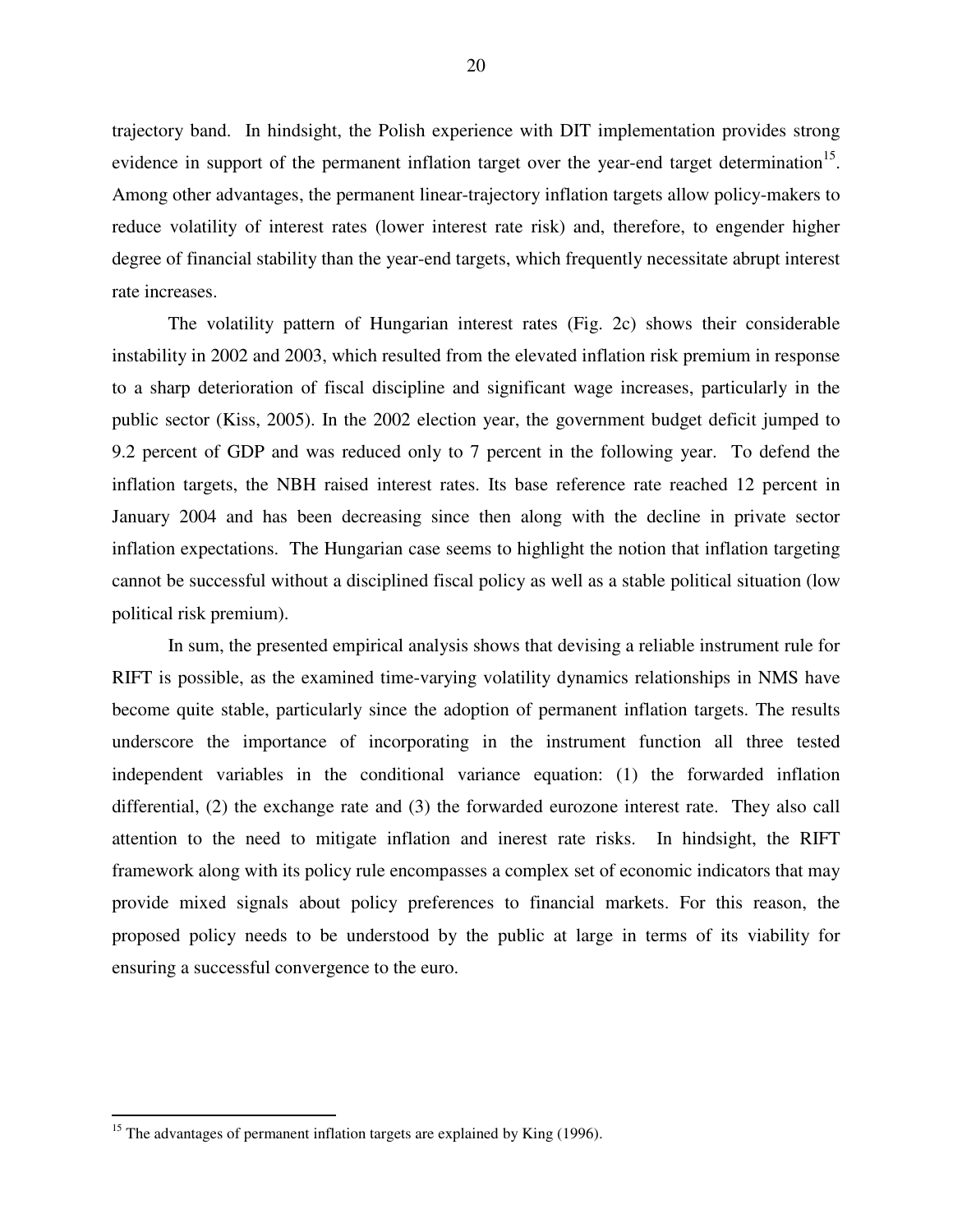# **6. A Synthesis**

This study proposes an extension to the inflation targeting strategies currently pursued by NMS for the purpose of ensuring their successful monetary convergence to the euro. The proposed RIFT policy is based on targeting the inflation-forecast differentials between the converging country and the monetary union. In such modified framework, the low inflation target takes priority over the exchange rate stability objective. Accordingly, the inflation target is treated as a focal policy goal while the exchange rate stability is regarded as a policy indicator variable. The policy-makers considering relative inflation-forecast targeting may wish to develop a system of continuous monitoring and active responding to the differentials between the domestic and the foreign inflation-forecasts for a predetermined time-period. They may use a range of indicator variables that have a predictive power for inflation, including various measures of exchange rate stability.

 The main prerequisite for adopting RIFT is a prior record of monetary stability, which will enable policy-makers to devise a reliable instrument rule guiding the inflationary process. At minimum, a stable functional relationship between the inflation forecast, exchange rate and market interest rates ought to in place so that the transmission of changes in interest rates and the exchange rate into anticipated inflation should be known to policy-makers.

The empirical analysis shows that the determination of a stable instrument rule for RIFT is entirely possible and may serve well the euro-convergence policies of the Czech Republic, Poland and Hungary. The conducted GARCH-M-GED tests show pronounced, yet diverse interactions between short-term market interest rates, the inflation differentials and the exchange rates. They also prove some sensitivity of domestic interest rates to the German rates. However, the significance coefficients of these variables are not uniform. The diverse interactions between the key monetary variables highlight systemic and institutional differences underlying the euroconvergence process. Therefore, specific rules and means of pursuing the proposed RIFT based policy require careful tailoring to the existing institutional and behavioral conditions of a given country.

 It shall be further noted that an effective implementation of RIFT is unlikely to be hindered the policy constraints engendered by the ERM2, providing the reference exchange rate for the ERM2 entry is determined correctly. A properly determined entry rate should be fully aligned with the forecast of the long-run market equilibrium exchange rate that is credible for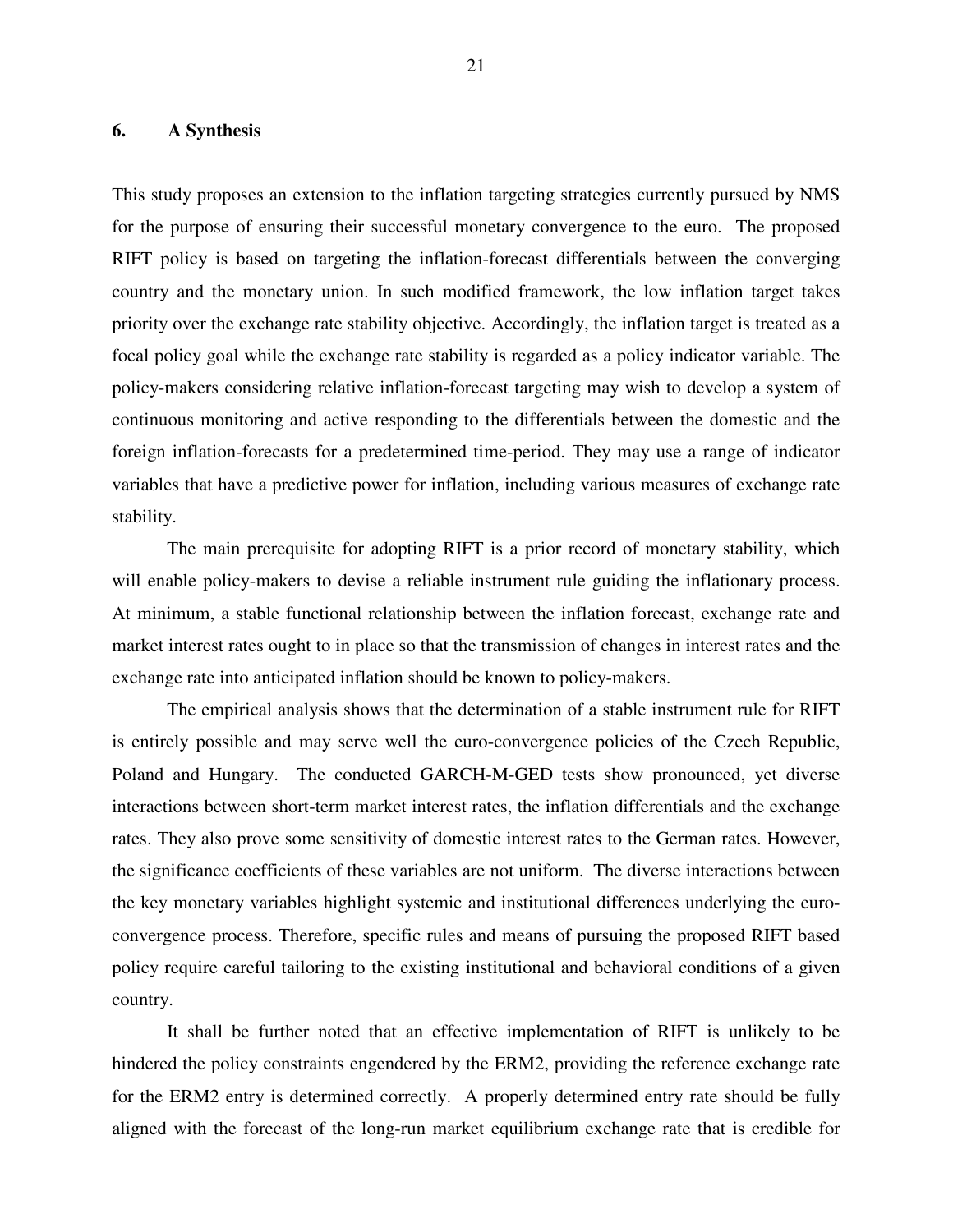financial markets. A suboptimal entry rate implies a narrower *de facto* than the *de jure* band of permitted currency fluctuations. It may exacerbate exchange rate volatility in response to market expectations of the reference rate resetting. It may further incite more frequent, costly and asymmetric foreign exchange market interventions. In essence, the precepts of RIFT are consistent with the Maastricht convergence criteria providing that the exhange rate band will be maintained at a wide +/- 15 percent range around the central parity rate. The wide band is likely to yield a sufficient degree of exchange rate flexibility that will enable the converging countries to implement inflation targeting strategies based on RIFT.

It seems that the intended euro adoption by the examined NMS is still distant enough to allow for modifications of their existing inflation-targeting regimes that take into account the euro-convergence parameters. Specific guidelines and prescriptions for RIFT need further discussion and articulation in order to make policies to this end entirely possible.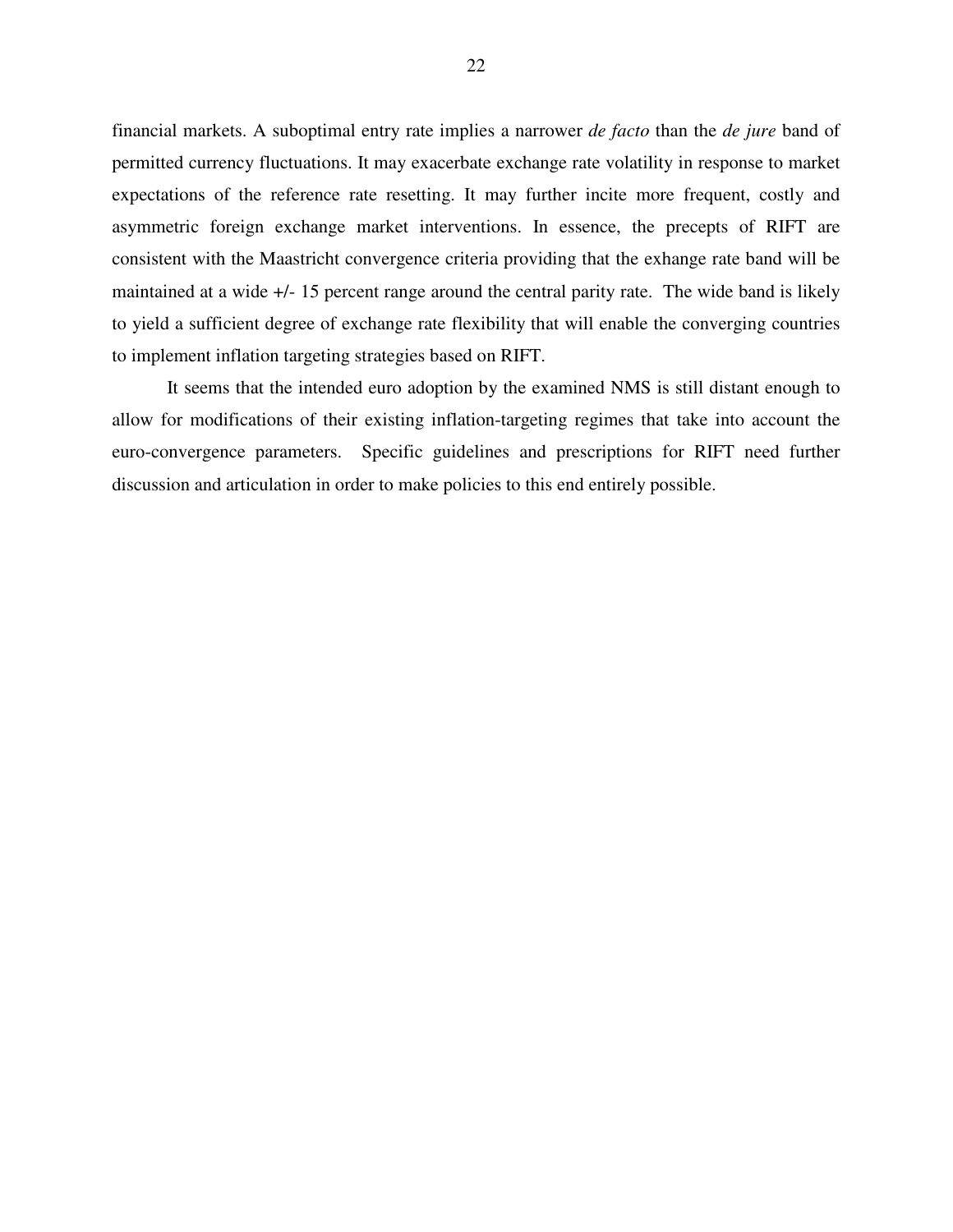### **References**

- Ball, L., 1999. Policy rules for open economies. In: Taylor, J. (Ed.), Monetary policy rules, University of Chicago Press. Chicago, Illinois, pp. 127-156.
- Begg, D., Eichengreen, B., Halpern L., von Hagen, J., Wyplosz C., 2003. Sustainable regimes of capital movements in accession countries. CEPR Policy Paper No. 10, London.
- Bernanke, B.S., Laubach, T., Mishkin, F.S., Posen, A.S., 1999. Inflation targeting: lessons from the international experience. Princeton University Press, Princeton, NJ.
- Błaszkiewicz, M., Kowalski, P., Rawdanowicz, Ł., Woźniak, P., 2004. Harrod-Balassa-Samuelson Effect in selected countries of Central and Eastern Europe. Centrum Analiz Społeczno-Ekonomicznych (CASE), Raport No. 57, Warsaw.
- Christofferssen, P.R., Wescott, R.S., 1999. Is Poland ready for inflation targeting? International Monetary Fund Working Paper No. WP/99/41. Washington, D.C.
- Corker, R.J., Beaumont, C., vanElkan, R., Iakova, D., 2000. Exchange rate regimes in selected advanced transition economies: coping with transition, capital flows, and EU accession. International Monetary Fund: Policy Discussion Paper No. 2000/3. Washington, D.C.
- Csermely, A., 2004. Convergence expectations and convergence strategies: lessons from the Hungarian experience in the pre-EU period. Comparative Economic Studies 46 (1), 104-126.
- De Grauwe, P., Schnabl, G., 2005. Nominal versus real convergence: EMU entry scenarios for the new EU member states. Kyklos 58(4), 537-555.
- Dibooglu, S., Kutan A.M., 2005. Sources of inflation and output movements in Poland and Hungary: policy implications for accession to the economic and monetary union. Journal of Macroeconomics 27 (2) 107-131.
- Égert, B., I. Drine, K. Lommatzsch and C. Rault, 2003. The Balassa-Samuelson effect in Central and Eastern Europe: myth or reality?. Journal of Comparative Economics 31(3), 552-572.
- Égert, B., Crespo-Cuaresma, J., Reininger, T., 2007. Interest rate pass-through in new EU Member States: reborn from ashes merely to pass away? Journal of Policy Modeling 29(2), 209-225.
- Engle, R., 2004. Risk and volatility: Econometric models and financial practice. American Economic Review 94 (3), 405-420.
- European Central Bank, 2007. 2007 Convergence Report. ECB: Frankfurt, Germany.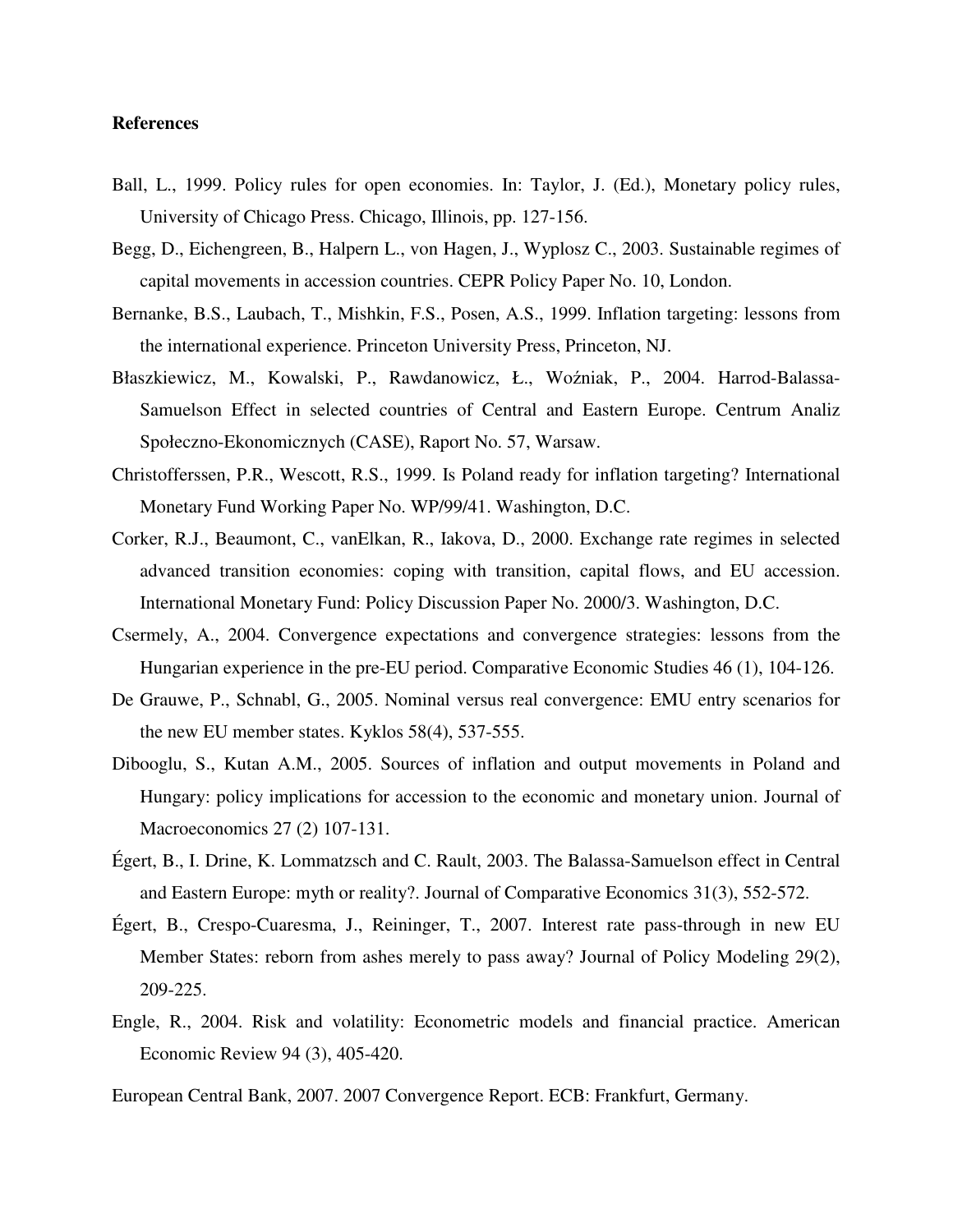- Faust, J., Henderson, D.W., 2004. Is inflation targeting best-practice monetary policy? In: Inflation targeting, prospects and problems. The Federal Reserve Bank of St. Louis Review, 86 (4), 117-144.
- Golinelli, R., Rovelli, R., 2005. Monetary policy transmission, interest rate rules and inflation targeting in three transition countries. Journal of Banking and Finance 29 (1), 183-201.
- Jonas, J., Mishkin F.S., 2005. Inflation targeting in transition economies: Experience and prospects. In: Bernanke, B.S., Woodford, M. (eds.) *The Inflation-Targeting Debate,*  University of Chicago Press, pp. 353-413.
- Kenen, P., Meade, E.E., 2003. EU accession and euro: Closer together or far apart? Princeton University – Institute for International Economics, International Policy Briefs No. PB03-9.
- King, M.A., 1996. How should central banks reduce inflation? Conceptual issues, in: New Challenges for Monetary Policy - A Symposium sponsored by the Federal Reserve Bank of Kansas City, Kansas City, Missouri, pp. 53-92.
- Kiss, G., 2005. Monetary policy in Hungary on the eve of EU membership. Bank for International Settlements Papers No. 23, pp. 156-160.
- Kočenda, E., Valachy, J., 2006. Exchange rate volatility and regime change: Visegrad comparison. Journal of Comparative Economics 34 (4), 727-753.
- Kočenda, E., Kutan, A.M., Yigit, T.M., 2006. Pilgrims to the eurozone: How far, how fast? Economic Systems 30 (4), 311-327.
- Levin, A.T., Natalucci, F.M., Piger, J.R., 2004. The macroeconomic effects of inflation targeting. In: Inflation targeting, prospects and problems. The Federal Reserve Bank of St. Louis Review, 86 (4), 51-80.
- Masson, P.R., 1999. Monetary and exchange rate policy of transition economies of Central and Eastern Europe after the launch of EMU. IMF Policy Discussion Paper No. PDP/99/5, International Monetary Fund, Washington, D.C.
- Matousek, R., Taci, A., 2003. Direct inflation targeting and nominal convergence: The Czech case. Open Economies Review, 14 (3), 269-283.
- Mishkin, F.S., 2000. Inflation targeting in emerging-market countries. The American Economic Review: AEA Papers and Proceedings 90 (2), 105-109.
- Natalucci, F. M., Ravenna F., 2002. The road to adopting the euro: monetary policies and exchange rate regimes in EU accession countries. Board of Governors of the U.S. Federal Reserve System, International Finance Discussion Papers: 741.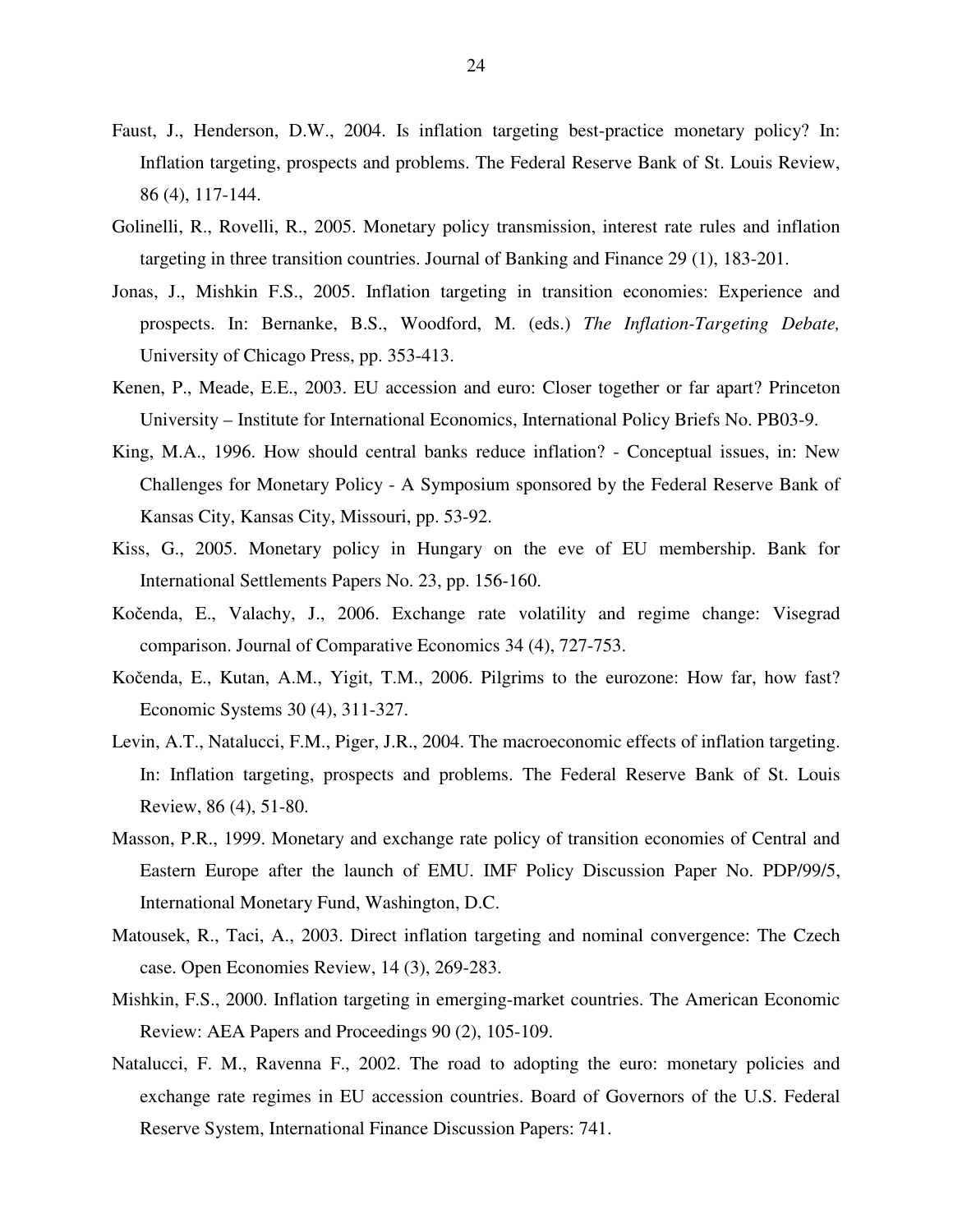- Orlowski, L.T., 2001. From inflation targeting to the euro-peg: a model of monetary convergence for transition economies. Economic Systems 25 (3), 233-251.
- Orlowski, L.T., 2003. Monetary convergence and risk premiums in the EU accession countries. Open Economies Review 14 (3), 251-267.
- Orlowski, L.T., 2004. Money rules for the eurozone candidate countries. Journal of Policy Modeling 26 (7), 817-837.
- Orlowski, L.T., 2005. Monetary convergence of the EU accession countries to the eurozone: A theoretical framework and policy implications. Journal of Banking and Finance 29 (1), 203- 225.
- Poon, S.H., Granger, C.W.J., 2003. Forecasting volatility in financial markets: a review. Journal of Economic Literature 41(2), 478-539.
- Roger, S., Stone, M., 2005. On target? The international experience with achieving inflation targets. International Monetary Fund: Working Paper No. WP/05/163, Washington, D.C.
- Svensson, L.E.O., 1999. Inflation targeting as a monetary policy rule. Journal of Monetary Economics 43 (3), 607-654.
- Svensson, L.E.O., 2000. Open-economy inflation targeting. Journal of International Economics 50 (2), 155-183.
- Svensson, L.E.O., 2003. What is wrong with Taylor rules?: Using judgment in monetary policy through targeting rules. Journal of Economic Literature 41(2), 426-477.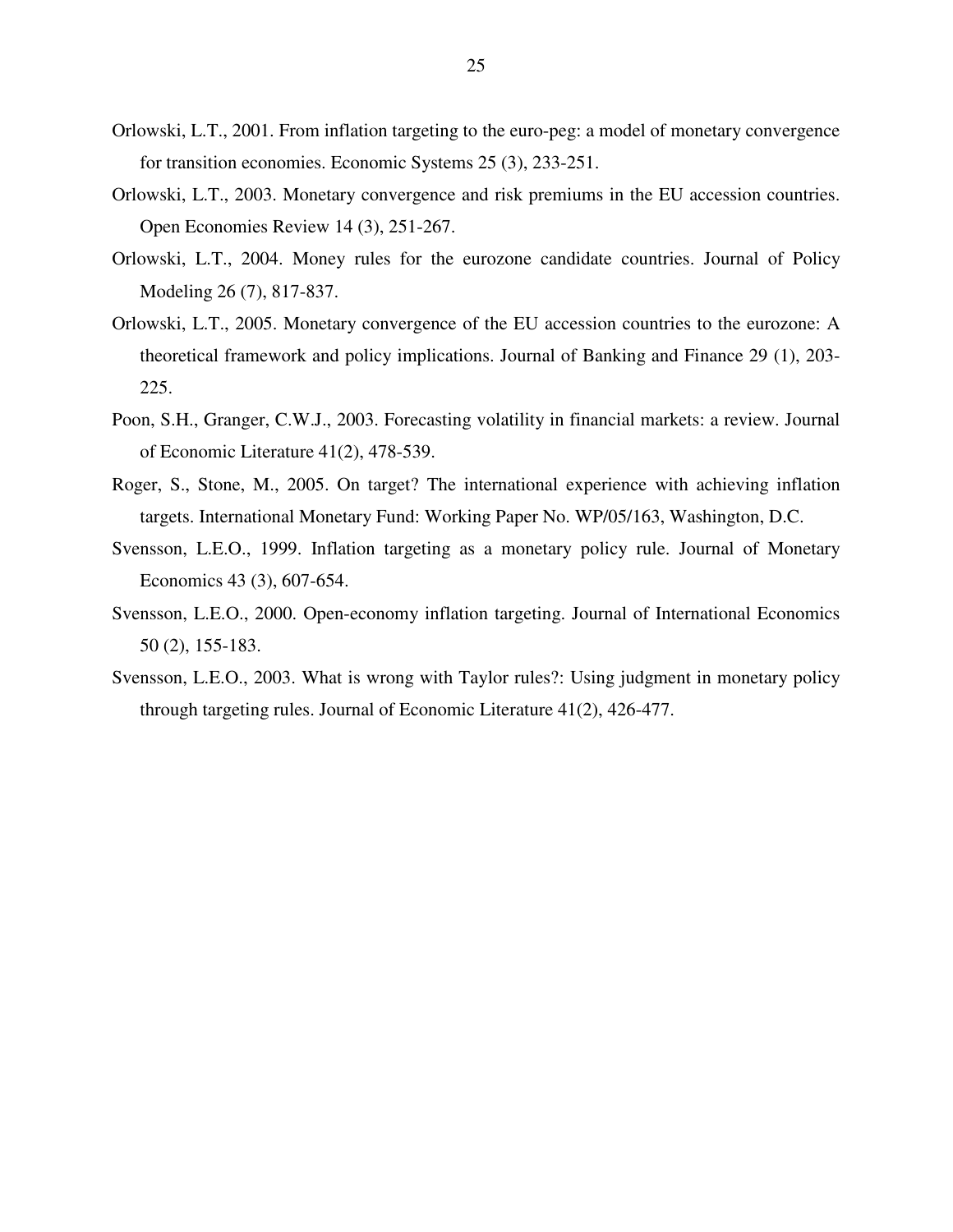|          | <b>DIT</b><br>adoption          | Mean | Median | Standard<br>deviation | <b>Skewness</b> | Kurtosis | Time<br>trend | <b>ADF</b><br>stat.  |
|----------|---------------------------------|------|--------|-----------------------|-----------------|----------|---------------|----------------------|
| Czech R. | Jan.1998                        | 3.33 | 2.80   | 3.00                  | $+1.90$         | 6.67     | $-0.052$      | $-2.72$<br>$(-2.88)$ |
| Poland   | Jan. 1999                       | 4.02 | 3.30   | 3.14                  | $+0.81$         | 2.47     | $-0.081$      | $-1.60$<br>$(-2.89)$ |
| Hungary  | June2001                        | 5.48 | 4.90   | 1.96                  | $+0.38$         | 2.34     | $-0.018$      | $-2.64$<br>$(-2.90)$ |
| Eurozone | Jan.1999<br>(euro<br>inception) | 2.04 | 2.10   | 0.43                  | $-0.88$         | 4.05     | $+0.005$      | $-3.33$<br>$(-2.89)$ |

**Table 1:** Descriptive statistics of NMS and eurozone inflation series

Notes: monthly series of CPI-based year-on-year inflation for NMS since DIT adoption and HICP-based inflation for eurozone since euro inception, all through June 2007. Time trend = average monthly linear time trend coefficient. ADF = Augmented Dickey-Fuller test statistics (with McKinnon critical values at 5 percent in parentheses).

Data Source: Czech Statistical Office, Polish Statistical Office, NBH and Bundesbank.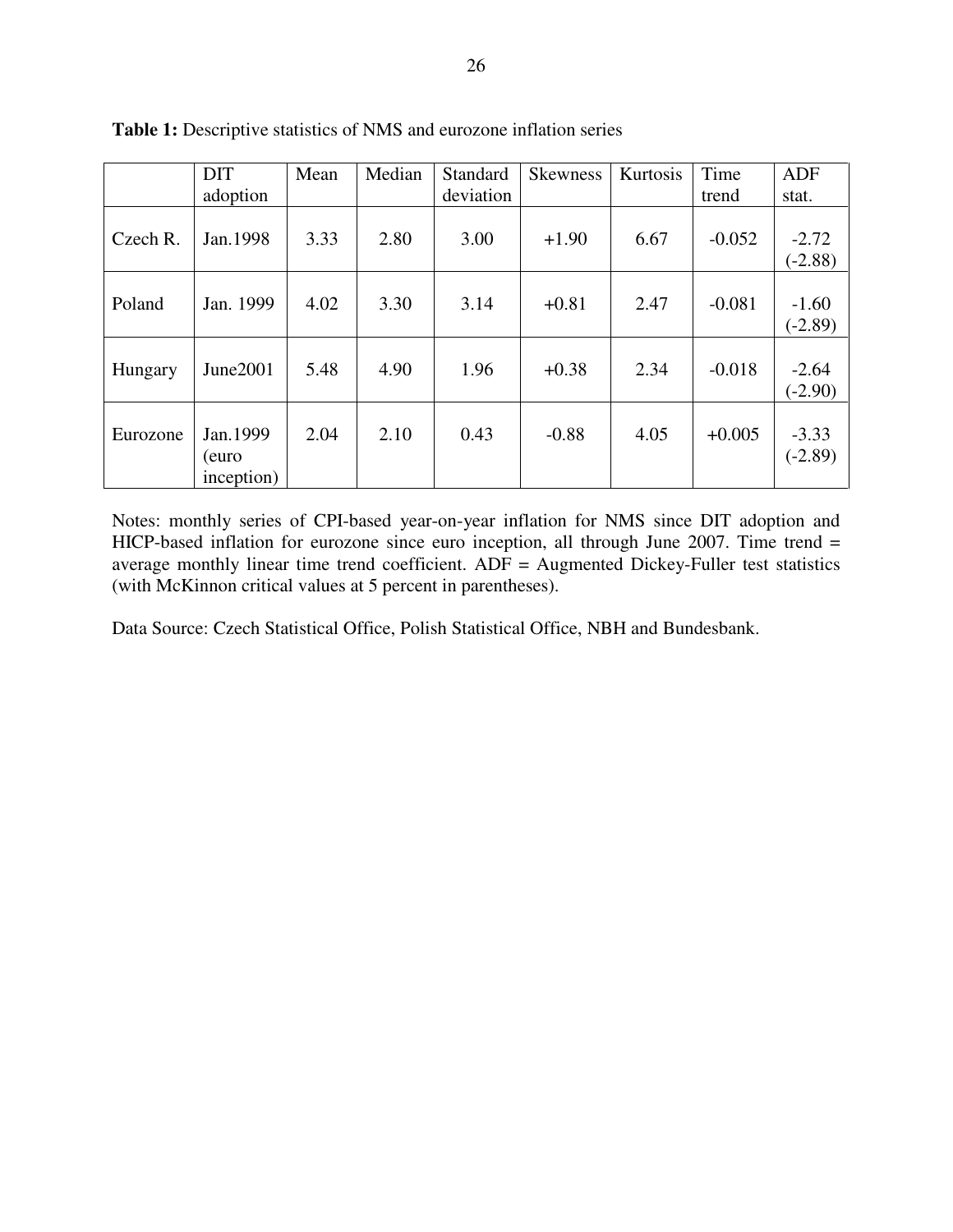**Table 2:** Volatility dynamics of RIFT instrument function.

 GARCH(p,q)-M-GED tests, Eqs. (12) and (13), for the Czech Republic, Hungary and Poland. January 1995 – June 2007 sample period.

|                                                  | <b>Czech Republic</b>                  | <b>Hungary</b>                       | Poland                 |  |
|--------------------------------------------------|----------------------------------------|--------------------------------------|------------------------|--|
| Applied lag operators for:                       |                                        |                                      |                        |  |
| $\Delta$ inflation differential ( $\tau$ )       | $+1$                                   | $+1$                                 | $+1$                   |  |
| $\Delta$ log spot exchange rate (n)              | $\overline{0}$                         | $\overline{0}$                       | $+1$                   |  |
| $\Delta$ German short-term interest r.(k)        | $+1$                                   | $+1$                                 | $+1$                   |  |
| <b>Conditional mean equation</b>                 |                                        |                                      |                        |  |
|                                                  |                                        |                                      |                        |  |
| constant ( $\beta_0$ )                           | 0.012(1.46)                            | $0.730(5.10)$ ***                    | $-0.072$ $(-3.67)$ *** |  |
| $\Delta$ infl. differential ( $\beta_{\pi}$ )    | $-0.002(-0.029)$<br>$0.203(13.25)$ *** |                                      | $0.172(5.51)$ ***      |  |
| $\Delta$ log spot exchange rate ( $\beta$ ,)     | $1.900(2.58)$ ***<br>$3.121(4.17)$ *** |                                      | $-4.143 (-4.55)$ ***   |  |
| $\Delta$ German s.t. interest rate ( $\beta_f$ ) | $0.233(3.71)$ ***<br>$0.128(1.72)$ *   |                                      | $0.543(2.77)$ ***      |  |
| GARCH cond. variance ( $\beta_{\nu}$ )           | $-0.395 (-3.15)$ ***                   | $1.087(3.92)$ ***                    | $-0.027(-0.50)$        |  |
| Conditional variance eq.                         |                                        |                                      |                        |  |
|                                                  |                                        |                                      |                        |  |
| Constant<br><b>ARCH</b> 1st order                | 0.002(1.45)                            | $0.185(3.56)$ ***                    | $-0.001(-0.71)$        |  |
| ARCH 2 <sup>nd</sup> order                       | $0.541(3.22)$ ***                      | $-0.011(-1.50)$<br>$0.059(4.61)$ *** | $0.561(1.83)$ **       |  |
| ARCH 3 <sup>rd</sup> order                       | $-0.500(-3.22)$ ***                    |                                      | $-0.489(-1.64)$ *      |  |
|                                                  | $0.116(3.04)$ ***                      | $-0.029(-3.55)$ ***                  | na                     |  |
| GARCH 1 <sup>st</sup> order                      | $0.820(12.83)$ ***                     | $0.606(58.63)$ ***                   | $0.935(18.35)$ ***     |  |
| GED parameter                                    | $0.810(7.11)$ ***                      | $0.588(7.03)$ ***                    | $0.808(6.78)$ ***      |  |
| <b>Diagnostic statistics</b>                     |                                        |                                      |                        |  |
| log likelihood                                   | 1.573                                  | $-107.48$                            | $-108.79$              |  |
| <b>AIC</b>                                       | 0.127                                  | 1.601                                | 1.605                  |  |
| <b>SIC</b>                                       | 0.350                                  | 1.824                                | 1.807                  |  |
| <b>GARCH</b> forecast accuracy                   |                                        |                                      |                        |  |
|                                                  |                                        |                                      |                        |  |
| Theil U-coefficient                              | 0.223                                  | 0.286                                | 0.072                  |  |
| Bias proportion                                  | 0.042                                  | 0.853                                | 0.026                  |  |
| Variance proportion                              | 0.808                                  | 0.131                                | 0.185                  |  |
| Covariance proportion                            | 0.150                                  | 0.015                                | 0.788                  |  |

*Dependent variable: change in the domestic short-term interest rate.* 

Notes: z-statistics are in parentheses; AIC and SIC are Akaike and Schwartz information criteria; nominal exchange rates are average monthly national currency values of the euro, and prior to 1999, of the German mark adjusted by its irrevocable conversion rate to the euro of 1.95583; differentials are monthly year-on-year national vis-à-vis eurozone headline CPI inflation rates; log of GARCH conditional variance applied for Hungary and GARCH cond. variance for Czech R. and Poland; \*\*\* indicates significance at 1%, \*\* at 5% and \* at 10%.

Source: Own computation based on the IMF, Bundesbank, CNB, NBH and NBP data.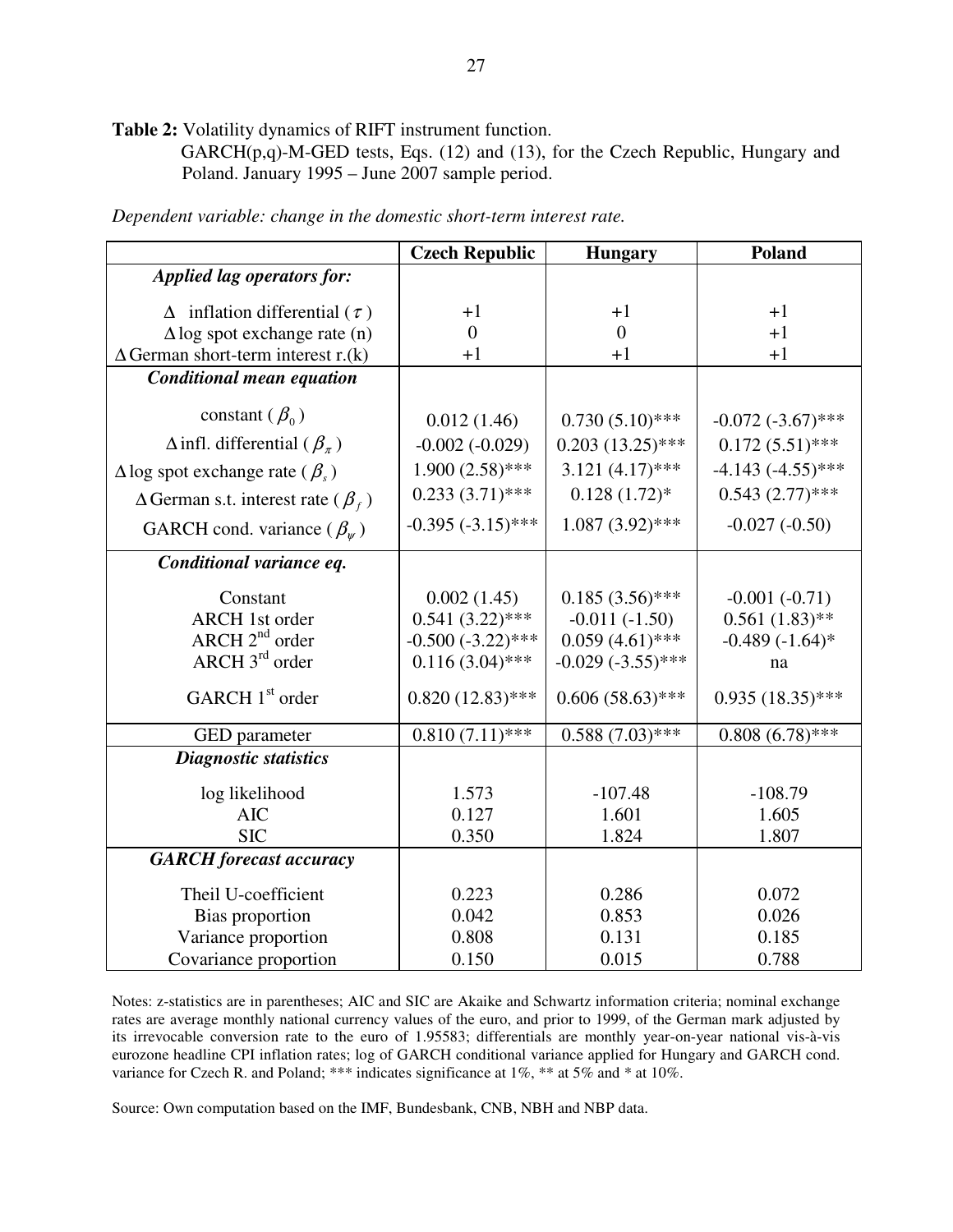**Figure 1a:** Impulse responses between inflation differentials vis-à-vis eurozone, exchange rate and short-term interest rate in the Czech Republic



Data source: as in Table 2.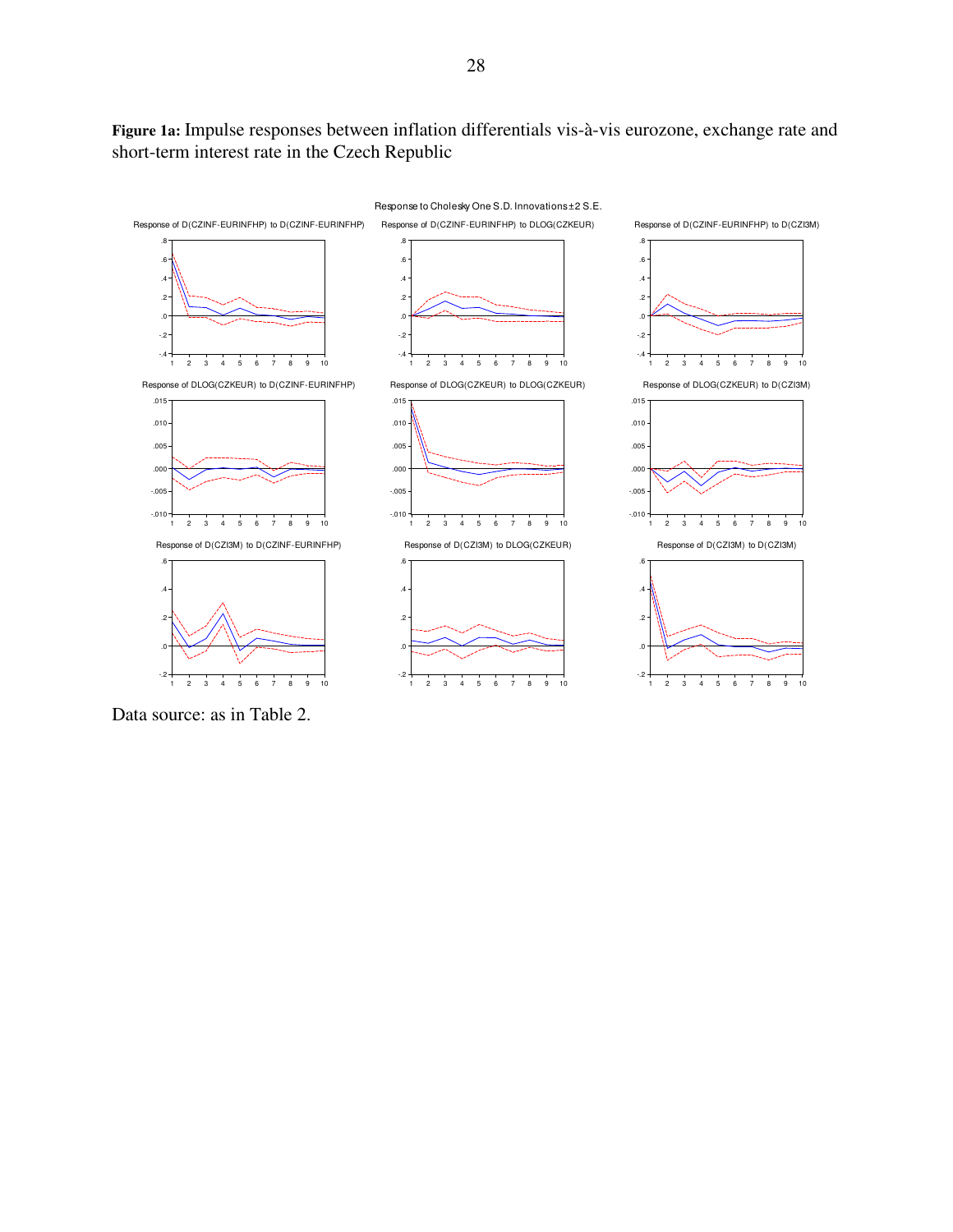**Figure 1b:** Impulse responses between inflation differentials vis-à-vis eurozone, exchange rate and short-term interest rate in Poland



Data source: as in Table 2.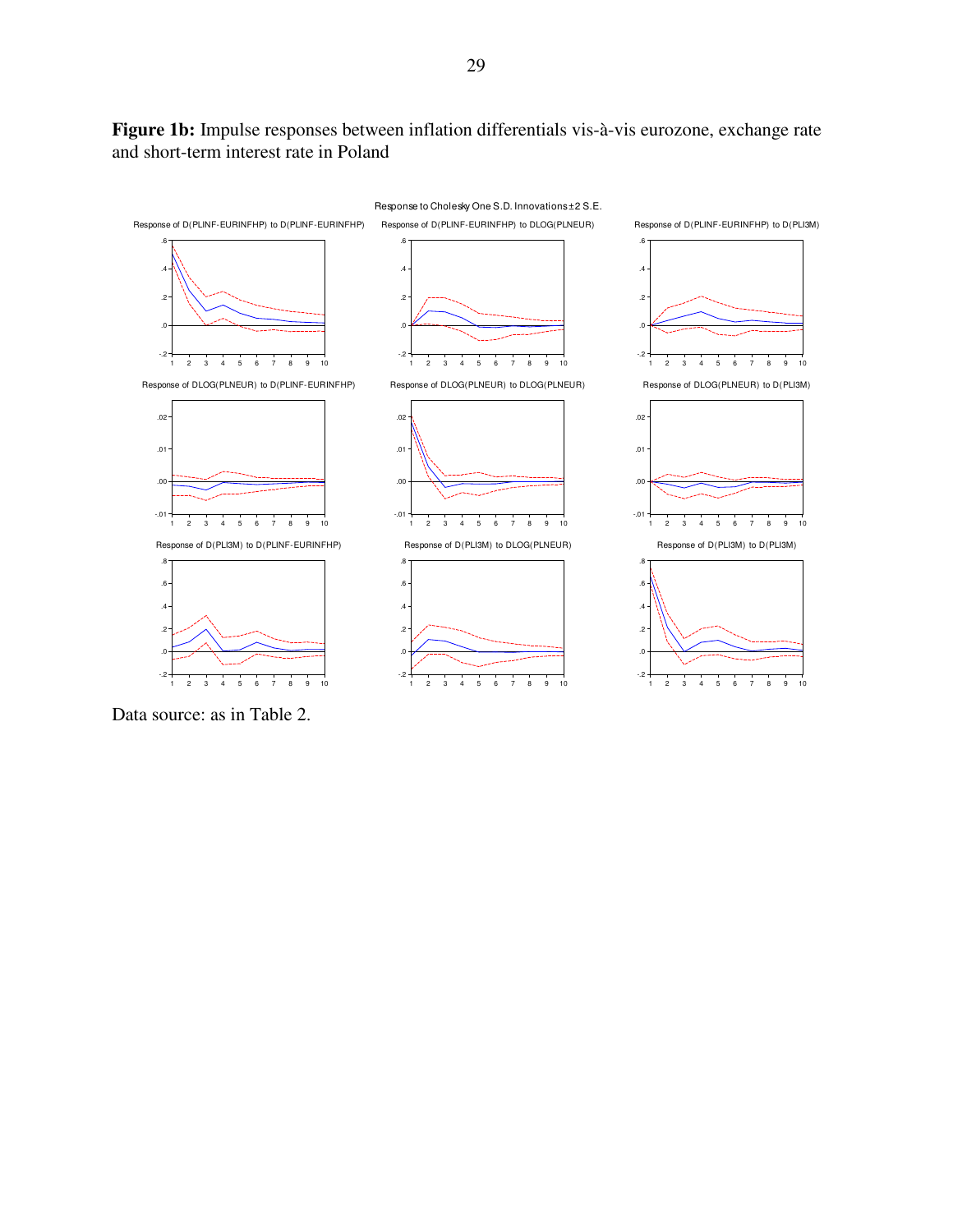**Figure 1c:** Impulse responses between inflation differentials vis-à-vis eurozone, exchange rate and short-term interest rate in Hungary.



Data source: as in Table 2.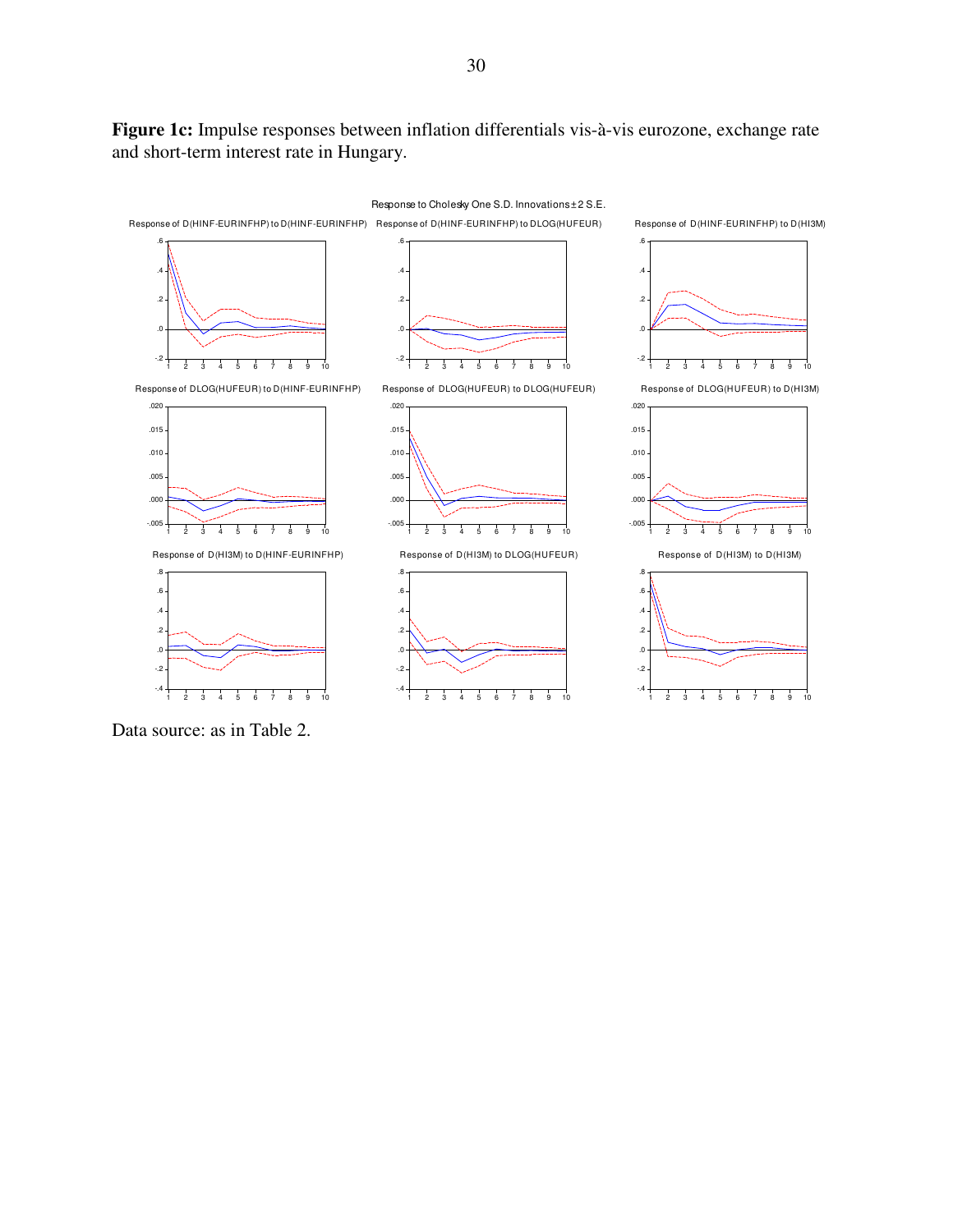Figure 2a: GARCH conditional variance dynamics for the Czech Republic (generated from the functional relationship specified in Table 2).

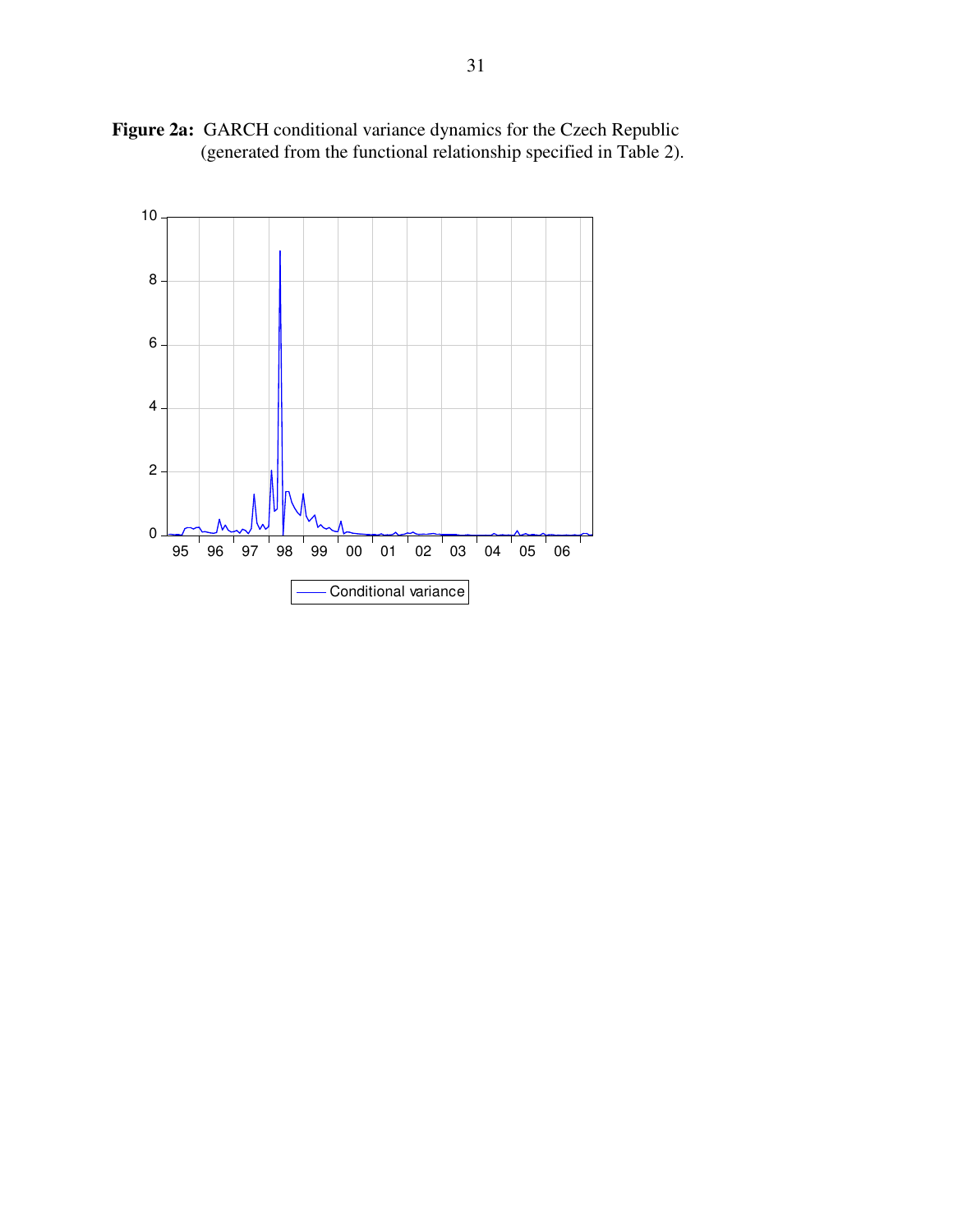

Figure 2b: GARCH conditional variance dynamics for Poland (generated from the functional relationship specified in Table 2).